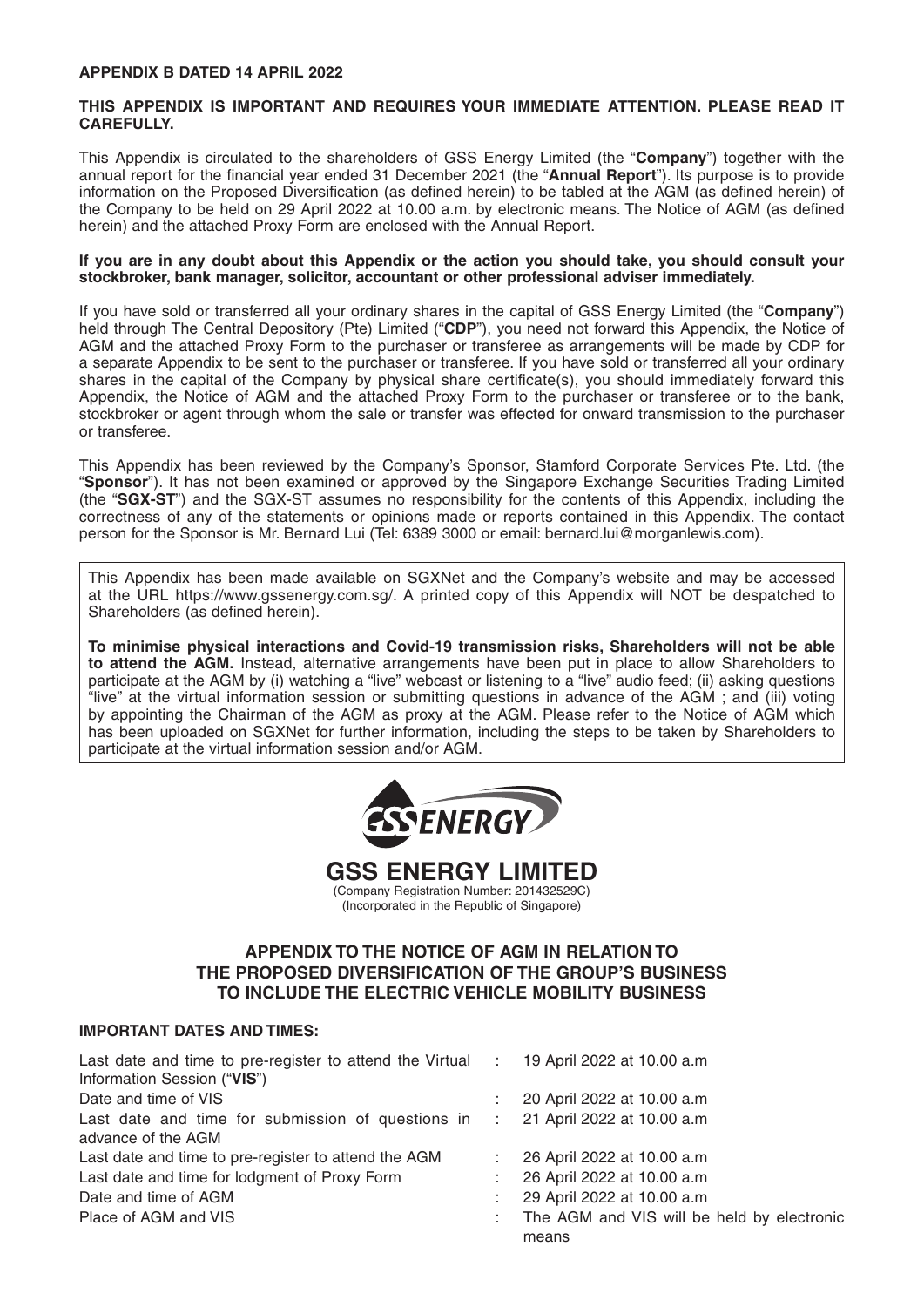# **CONTENTS**

## Page

| 3                |                                                     |                         |  |  |
|------------------|-----------------------------------------------------|-------------------------|--|--|
|                  |                                                     | $\overline{\mathbf{A}}$ |  |  |
|                  |                                                     | 6                       |  |  |
| $\mathbf{1}$ .   |                                                     | 6                       |  |  |
| 2.               |                                                     | 6                       |  |  |
| 3.               |                                                     | 14                      |  |  |
| 4.               | INTERESTS OF DIRECTORS AND SUBSTANTIAL SHAREHOLDERS | 23                      |  |  |
| 5.               |                                                     | 25                      |  |  |
| 6.               |                                                     | 25                      |  |  |
| $\overline{7}$ . |                                                     | 25                      |  |  |
| 8.               |                                                     | 25                      |  |  |
| 9.               |                                                     | 26                      |  |  |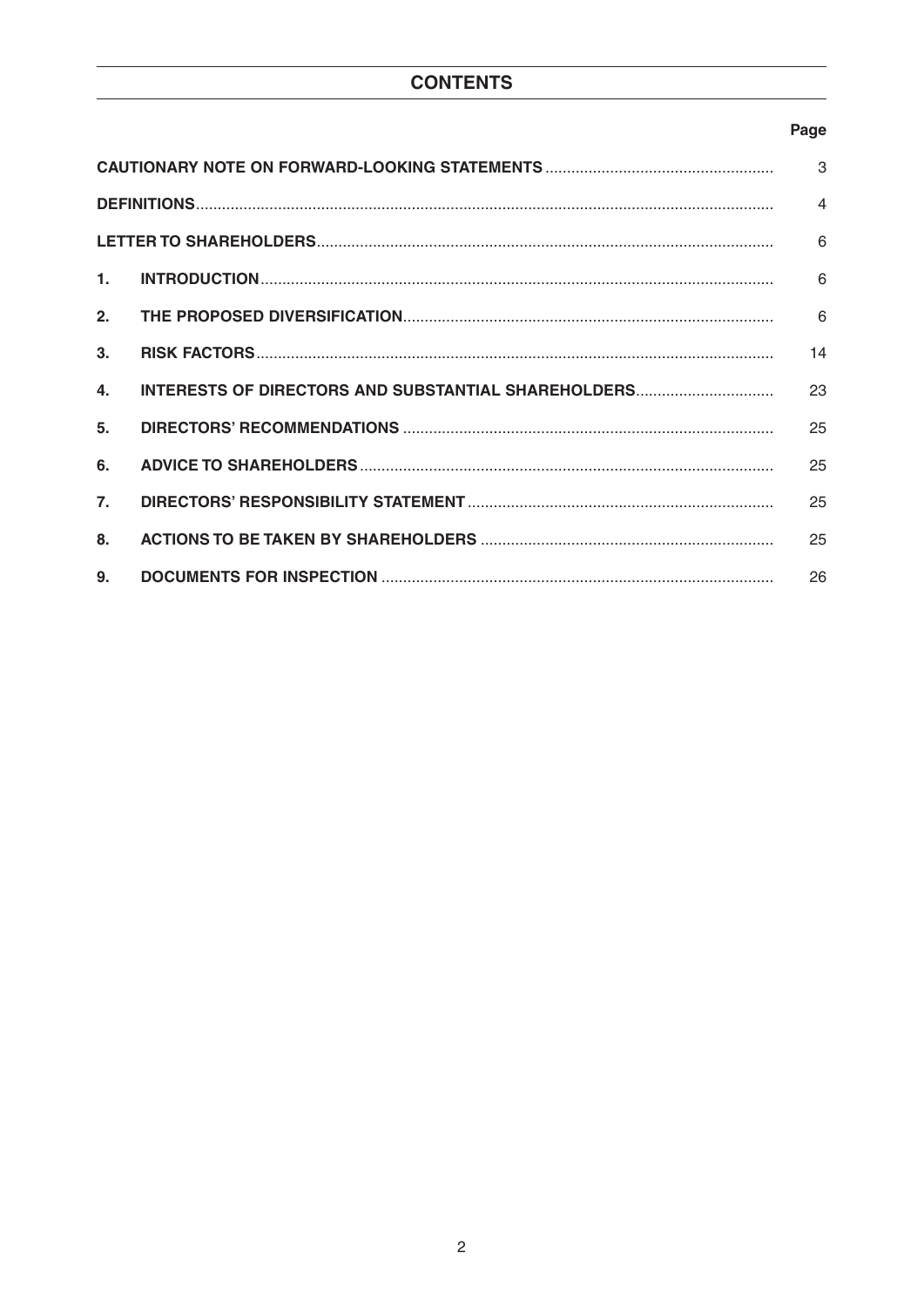## **CAUTIONARY NOTE ON FORWARD-LOOKING STATEMENTS**

All statements other than statements of historical facts included in this Appendix are or may be forward-looking statements. Forward-looking statements include but are not limited to those using words such as "expect", "anticipate", "believe", "estimate", "intend", "project", "plan", "strategy", "forecast" and similar expressions or future or conditional verbs such as "if", "will", "would", "should", "could", "may" and "might". These statements reflect the Company's current expectations, beliefs, hopes, intentions or strategies regarding the future and assumptions in light of currently available information. Such forward-looking statements are not guarantees of future performance or events and involve known and unknown risks and uncertainties. Accordingly, actual results may differ materially from those described in such forward-looking statements.

Shareholders should not place undue reliance on such forward-looking statements. Further, the Company disclaim any responsibility to update or revise any forward-looking statements for any reason, even if new information becomes available or other events occur in the future, subject to compliance with all applicable laws and regulations and/or the rules of the SGX-ST and/or any other regulatory or supervisory body or agency.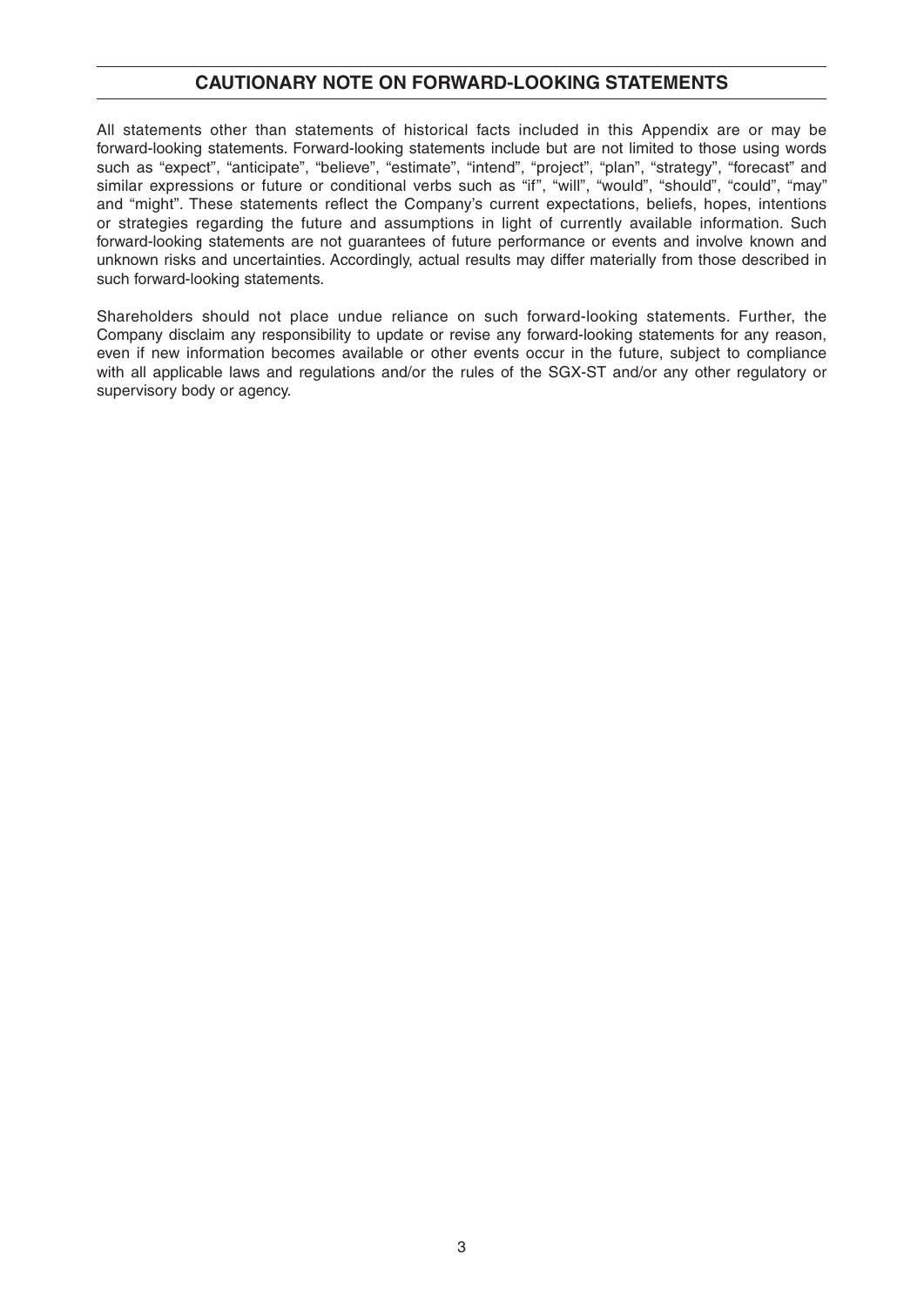# **DEFINITIONS**

The following definitions apply throughout in this Appendix except where the context otherwise requires or otherwise stated:

| "Acquisition"             | ÷  | Has the meaning ascribed to it in paragraph 2.3 of this Appendix                                                     |
|---------------------------|----|----------------------------------------------------------------------------------------------------------------------|
| "Aggregated Transactions" | ÷  | Has the meaning ascribed to it in paragraph 2.5 of this Appendix                                                     |
| "AGM"                     |    | Annual general meeting of the Company to be held by way of<br>electronic means on 29 April 2022 at 10.00 a.m.        |
| "Appendix"                | ÷  | This appendix to the Notice of AGM dated 14 April 2022                                                               |
| "Audit Committee"         |    | The audit committee of the Company as at the Latest Practicable<br>Date                                              |
| "Board"                   | ÷  | The board of directors of the Company as at the Latest Practicable<br>Date                                           |
| "Catalist Rules"          |    | Listing Manual Section B: Rules of Catalist of the SGX-ST, as<br>amended, modified or supplemented from time to time |
| "CDP"                     |    | The Central Depository (Pte) Limited                                                                                 |
| "Companies Act"           | ÷. | Companies Act 1967 of Singapore, as amended, modified or<br>supplemented from time to time                           |
| "Company"                 | ÷  | <b>GSS Energy Limited</b>                                                                                            |
| "Conflicted Individual"   |    | Has the meaning ascribed to it in paragraph 2.9 of this Appendix                                                     |
| "Consideration Shares"    | ÷  | Has the meaning ascribed to it in paragraph 2.3 of this Appendix                                                     |
| "Director(s)"             | ÷. | The director(s) of the Company as at the Latest Practicable Date                                                     |
| "EICMA 2021"              |    | Has the meaning ascribed to it in paragraph 2.3 of this Appendix                                                     |
| "Edison Motors"           | ÷  | Edison Motors Co., Ltd                                                                                               |
| "Existing Business"       | ÷. | Has the meaning ascribed to it in paragraph 2.1 of this Appendix                                                     |
| "First Major Transaction" |    | Has the meaning ascribed to it in paragraph 2.5 of this Appendix                                                     |
| "GEL Scheme"              |    | Has the meaning ascribed to it in paragraph 4.1 of this Appendix                                                     |
| "GEL 2018 Scheme"         | ÷. | Has the meaning ascribed to it in paragraph 4.1 of this Appendix                                                     |
| "Giken Mobility"          |    | Giken Mobility Pte. Ltd.                                                                                             |
| "Giken Sakata"            |    | Giken Sakata (S) Limited                                                                                             |
| "Group"                   |    | The Company and its subsidiaries                                                                                     |
| "Latest Practicable Date" |    | 31 March 2022, being the latest practicable date prior to the<br>issuance of this Appendix                           |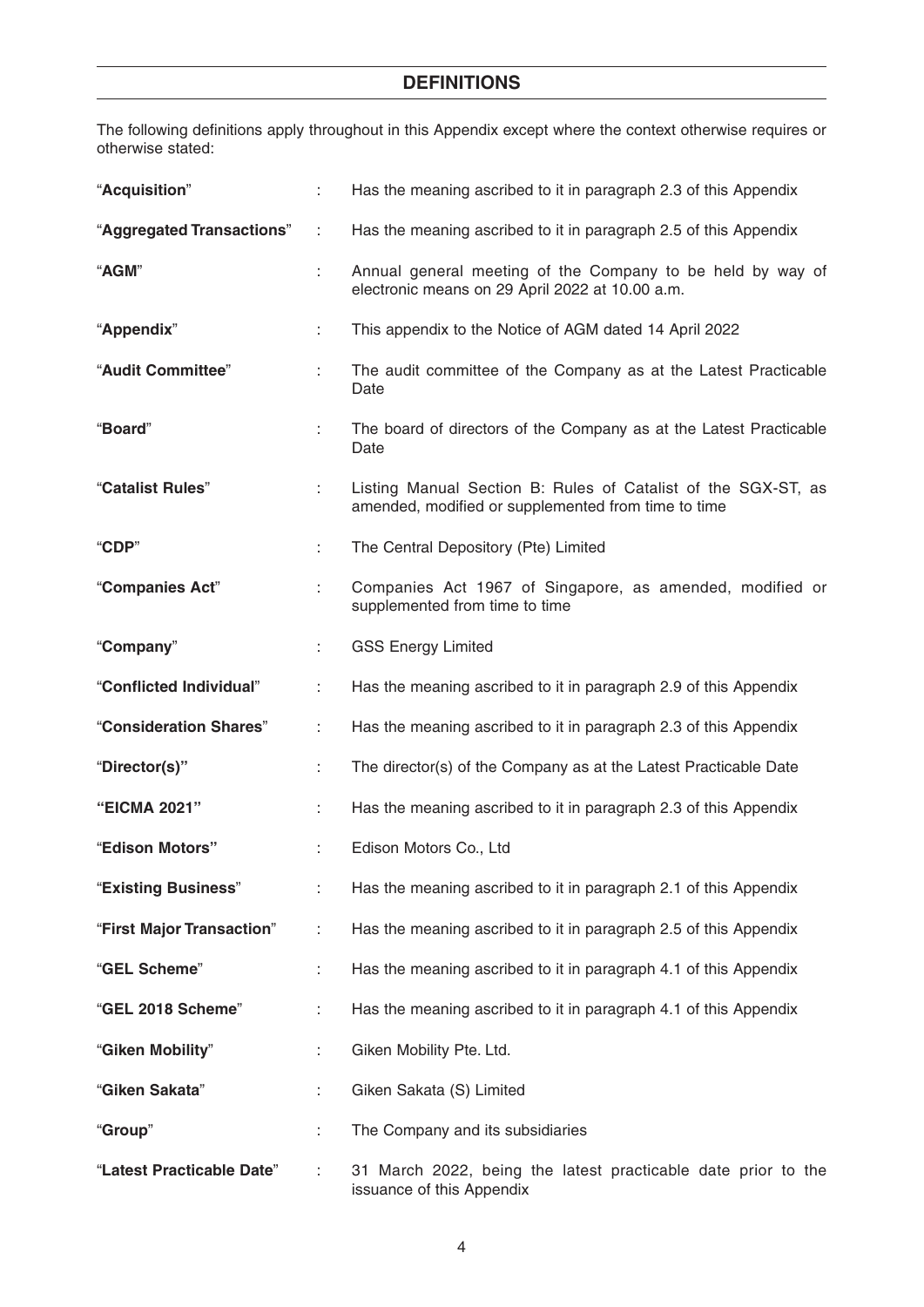## **DEFINITIONS**

| "New Business"             |   | The electric vehicle mobility business as described in Section 2.2 of<br>this Appendix                                                                                                                                                                                                                          |
|----------------------------|---|-----------------------------------------------------------------------------------------------------------------------------------------------------------------------------------------------------------------------------------------------------------------------------------------------------------------|
| "Proposed Diversification" |   | The proposed diversification of the Group's business to include the<br><b>New Business</b>                                                                                                                                                                                                                      |
| "Register of Members"      | ÷ | The register of members of the Company                                                                                                                                                                                                                                                                          |
| "Services Agreement"       |   | Has the meaning ascribed to it in paragraph 2.3 of this Appendix                                                                                                                                                                                                                                                |
| "SFA"                      |   | The Securities and Futures Act 2001 of Singapore, as amended,<br>supplemented, or modified from time to time                                                                                                                                                                                                    |
| "SGX-ST"                   |   | Singapore Exchange Securities Trading Limited                                                                                                                                                                                                                                                                   |
| "Shareholders"             |   | Persons who are registered as holders of the Shares in the Register<br>of Members of the Company except that where the registered holder<br>is CDP, the term "Shareholders" shall, where the context admits,<br>mean the Depositors whose securities accounts are credited with<br><b>Shares</b>                |
| "Shares"                   |   | Ordinary shares in the capital of the Company                                                                                                                                                                                                                                                                   |
| "Sponsor"                  |   | Stamford Corporate Services Pte. Ltd.                                                                                                                                                                                                                                                                           |
| "Substantial Shareholder"  | ÷ | A person who has an interest or interests in one or more voting<br>Shares (excluding treasury shares) in the Company, and the total<br>votes attached to that Share, or those Shares, is not less than 5% of<br>the total votes attached to all the voting Shares (excluding treasury<br>shares) in the Company |
| "TLV"                      |   | Has the meaning ascribed to it in paragraph 2.3 of this Appendix                                                                                                                                                                                                                                                |
| $``\%"$                    |   | Per centum or percentage                                                                                                                                                                                                                                                                                        |

The terms "**Depositor**" shall have the meaning ascribed to it in Section 81SF of the SFA.

The terms "**treasury shares**" and "**subsidiary**" shall have the meanings ascribed to them in Section 4 and Section 5 of the Companies Act, respectively.

Words importing the singular shall, where applicable, include the plural and vice versa and words importing the masculine shall, where applicable, include the feminine and neuter gender and vice versa. References to persons shall, where applicable, include corporations.

Any reference to any enactment is a reference to that enactment as for the time being amended or re-enacted. Any word defined under the Companies Act, the SFA, the Catalist Rules or any statutory modification thereof and used in this Appendix shall, where applicable, have the same meaning assigned to it under the Companies Act, the SFA, the Catalist Rules or any modification thereof, as the case may be, unless otherwise provided.

Any reference to a time of day in this Appendix shall be a reference to Singapore time unless otherwise stated.

The headings in this Appendix are inserted for convenience only and shall be ignored in construing this Appendix.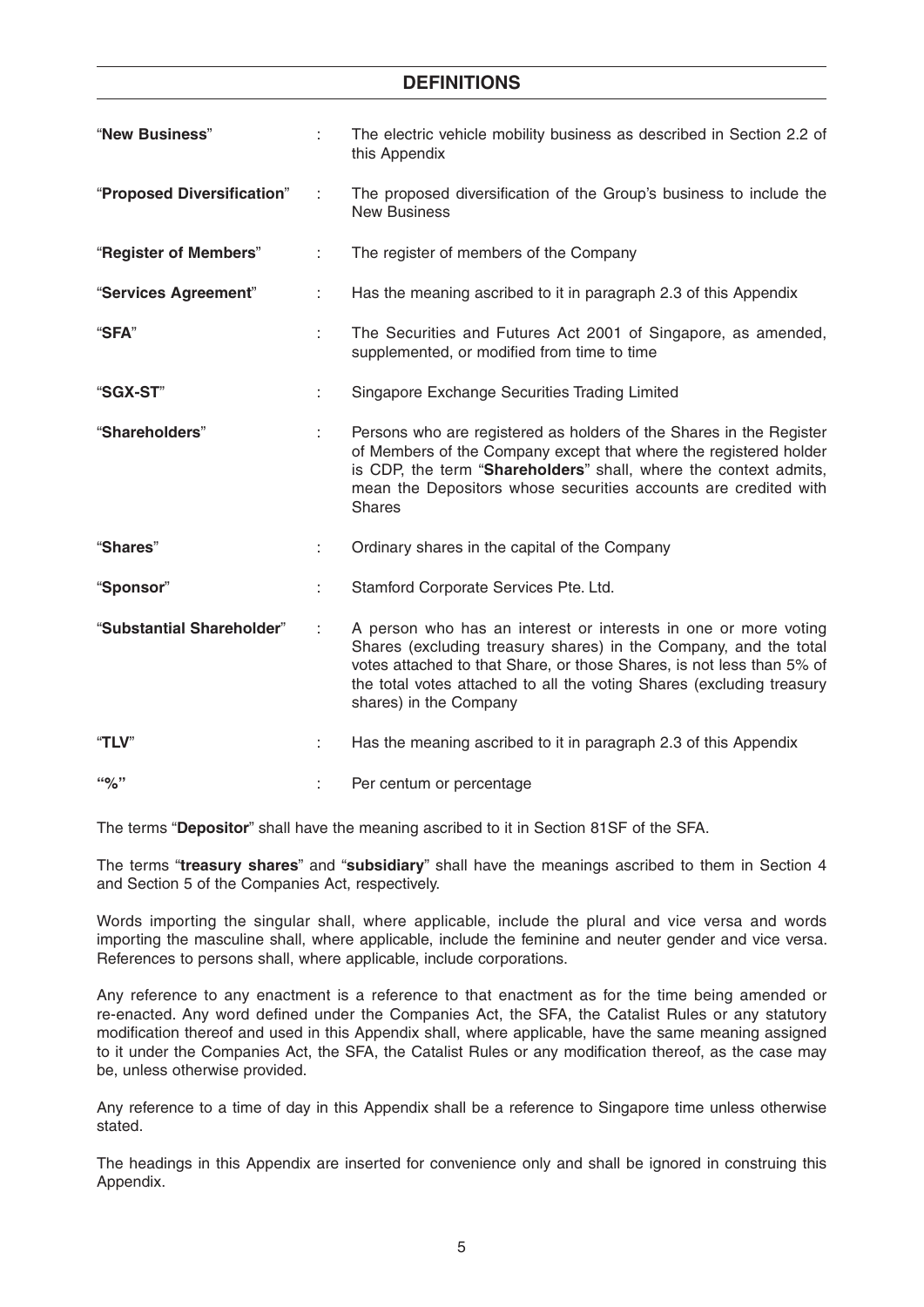## **GSS ENERGY LIMITED**

(Company Registration Number: 201432529C) (Incorporated in the Republic of Singapore)

# **LETTER TO SHAREHOLDERS**

### **Board of Directors: Registered Office: Registered Office: Registered Office:**

Kuek Eng Chye, Anthony (Non-Executive Chairman) 1 Harbourfront Avenue, #14-07 Yeung Kin Bond, Sydney (Group CEO, Executive Director) Keppel Bay Tower, Ng Say Tiong (Executive Director) Singapore 098632 Lee Kok Beng (Executive Director) Fung Kau Lee, Glenn (Non-Independent Non-Executive Director) Wong Quee Quee, Jeffrey (Independent Non-Executive Director)

14 April 2022

To: The Shareholders of the Company

Dear Sir/Madam,

## **THE PROPOSED DIVERSIFICATION OF THE GROUP'S BUSINESS TO INCLUDE THE ELECTRIC VEHICLE MOBILITY BUSINESS**

### **1. INTRODUCTION**

**1.1** The Company will be holding its AGM on 29 April 2022 at 10.00 a.m. by electronic means. The Notice of AGM and the Proxy Form have been circulated on 14 April 2022.

#### **1.2 Purpose of the Appendix**

 The purpose of this Appendix is to provide Shareholders with information relating to the Proposed Diversification and to seek Shareholders' approval for the Proposed Diversification.

 This Appendix has been prepared solely for the purposes set out herein and may not be relied upon by any persons (other than Shareholders) or for any other purposes.

### **1.3 The SGX-ST**

 The SGX-ST assumes no responsibility for the contents of this Appendix, including the correctness of any of the statements or opinions made or reports contained in this Appendix.

## **1.4 Legal Adviser**

 Morgan Lewis Stamford LLC is the legal adviser to the Company as to Singapore law in relation to the Proposed Diversification and this Appendix.

## **2. THE PROPOSED DIVERSIFICATION**

### **2.1 Existing Business**

The Company is currently primarily engaged in the following businesses:

 (a) the precision engineering business, comprising the manufacture and sale of micro shafts and other precision parts and assembly of mechanisms used in computers and a range of electronic products, including the manufacture of basic precious and non-ferrous metal products; and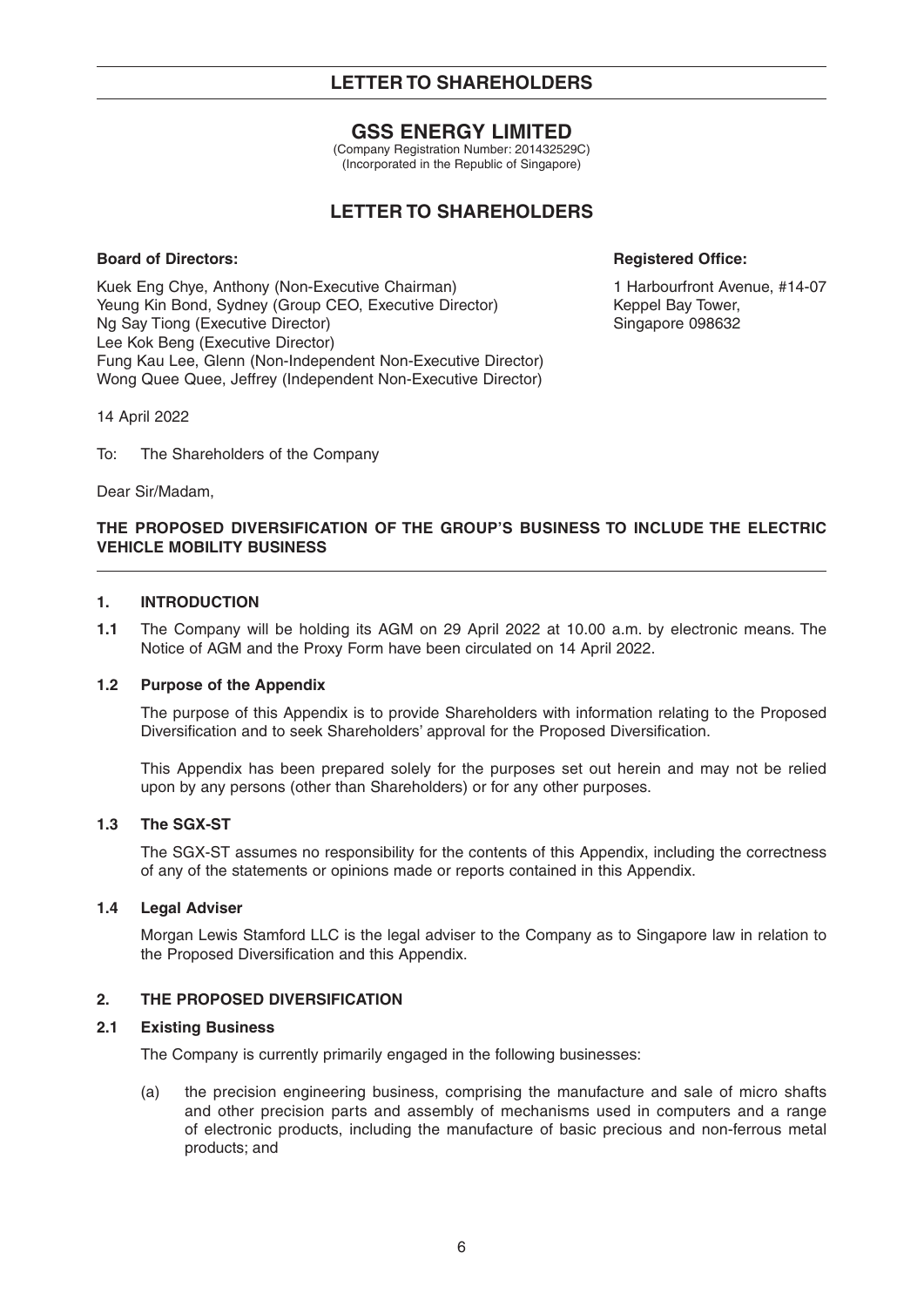(b) the oil and gas business<sup>1</sup>.

(collectively, the "**Existing Business**").

## **2.2 Scope of New Business**

 The Group proposes to expand the scope of its Existing Business to include the electric vehicle mobility business (the "**New Business**").

 It is intended that the New Business will consist of the end-to-end development and production of electric motorcycles and other electric vehicles, and related components and peripherals, comprising the following activities:

- (a) engaging in research, ideation, engineering and prototyping of electric motorcycles and other electric vehicles and related components and peripherals;
- (b) engaging in the development, manufacture, production assembly and distribution of electric motorcycles and other electric vehicles and related components and peripherals including but not limited to battery solution for electric motorcycles and other electric vehicles;
- (c) holding investments in the electric vehicle mobility sector (including without limitation investments or participation in units, securities, partnership interests or any other form of economic participation in any trust, entity or unincorporated association that carries on or invests, directly or indirectly, in the New Business);
- (d) engaging in the marketing and promotion of total solutions in the electric vehicle mobility sector, including the provision of advisory or other solutions in relation to the development, manufacture, production assembly and distribution of electric motorcycles and other electric vehicles, swapping and charging stations for electric motorcycles and other electric vehicles and software development for electric motorcycles and other electric vehicles; and
- (e) any other ancillary activities related to the New Business.

 For the avoidance of doubt, the Group remains committed to the continuance of its Existing Business for so long as its Existing Business remains viable and its continuity is in the best interest of the Group.

## **2.3 Information on the New Business**

 In 2019, the Group commenced the design of electric motorcycles and completed a motorcycle assembly line in Batam, Indonesia with a 5,100 square feet sample lot assembly line and a production capacity of up to 500 electric motorcycles per month. In 2020, the Group obtained the World Manufacturer Identifier (WMI)<sup>2</sup> for its motorcycle assembly factory. The electric motorcycle assembly facility of the Group has room for the expansion of the production capacity to up to 5,000 electric motorcycles per month.

 On 17 June 2019, Giken Sakata and Edison Motors in Thailand entered into a product, technical design and development services agreement (the "**Services Agreement**") whereby Edison Motors has been providing design, technical and engineering services to the Group to design and develop electric motorcycles using its proprietary patented technologies including but not limited to the body, battery pack and motor technology.

<sup>1</sup> After the initial discovery of oil and gas in 2018, the Group decided in 2019 to farm out its oil and gas projects due to the industry outlook and to focus its resources on the precision engineering business. Please refer to (i) the Company's announcement dated 18 June 2019 in relation to the disposal of 80% of the issued and paid-up share capital of GSS Energy Trembul Limited, a wholly-owned subsidiary of the Company and (ii) the Annual Report of the Company for the financial year ended 31 December 2019 for further details on the farming out its oil and gas assets.

<sup>&</sup>lt;sup>2</sup> ISO 3780:2009 specifies the content and structure of an identifier in order to establish, on a world-wide basis, the identification of road vehicle manufacturers. The WMI constitutes the first section of the vehicle identification number (VIN) described in ISO 3779 (Source: The official website of the International Organization for Standardization with the relevant information accessible at https://www.iso.org/standard/45844.html).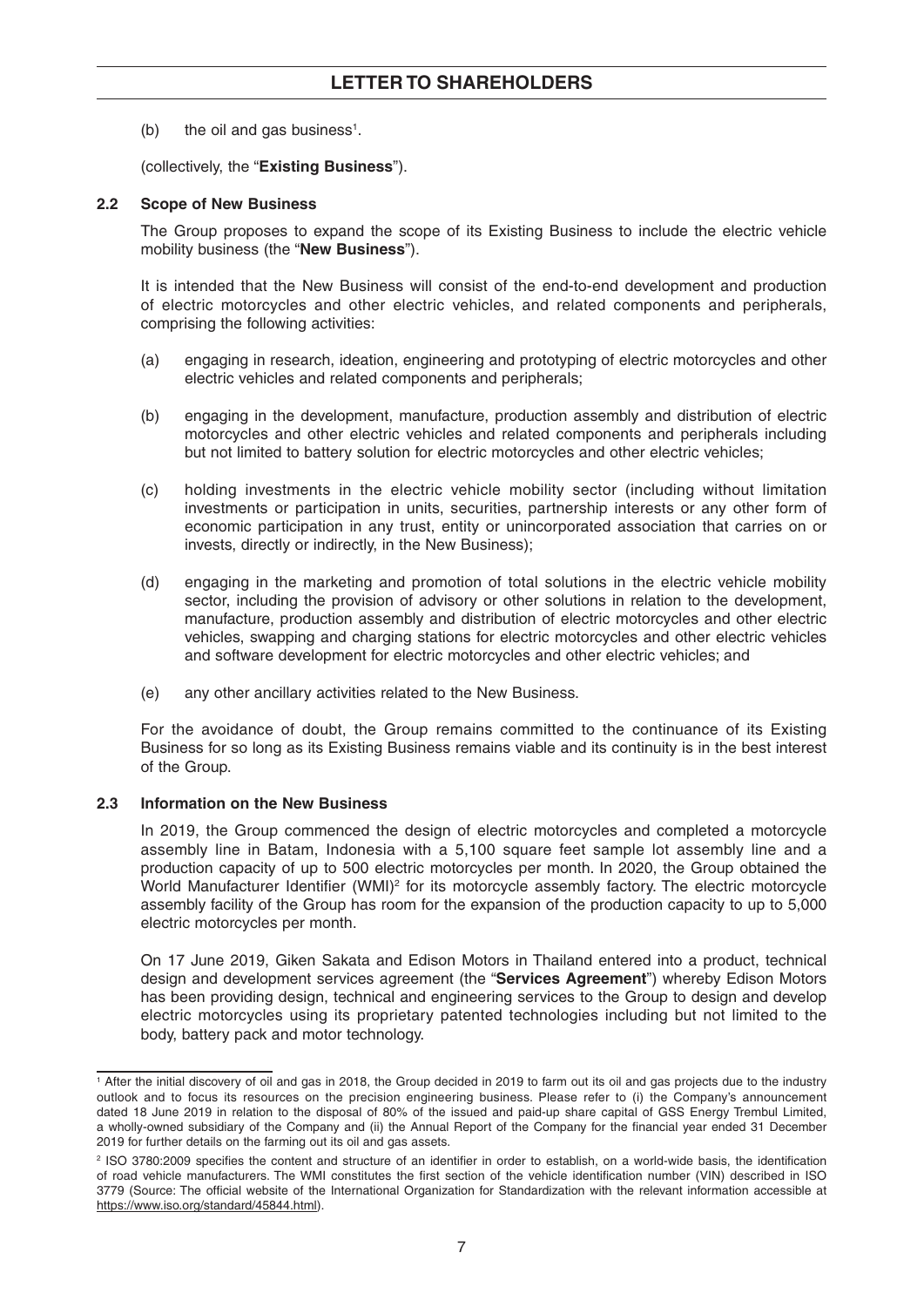In early 2020, Giken Mobility entered into a global licensing agreement with Town Life Veicoli S.R.L. ("**TLV**") which is part of the Lamborghini family helmed by Mr Ferruccio Lamborghini of Tonino Lamborghini S.p.A.. of the international motorcycle brand "Iso" until 2044.

 On 19 August 2021, the Company announced that it had entered into a placement agreement for the placement of an aggregate 83,333,300 Shares to AP Capital Ltd, Yau Kok Seng, Sim Siew Tin Carol (Shen Xiuzhen, Carol), Wilson Lim C W and Hooi Hing Lee to raise net proceeds of approximately S\$4,834,998, of which 80% would be allocated to financing the Group's business expansion, including the expansion into the e-mobility business to design and develop electric two-wheelers and other related electric vehicle technologies. The placement was completed on 6 September 2021 and the Company has used S\$2,868,000 of the net proceeds from the placement to partially fund the consideration for the Acquisition. Please refer to the Company's announcement dated 30 March 2022 in relation to the use of the proceeds from the placement for further details.

 On 19 November 2021, the Company announced that Giken Mobility had entered into a conditional sale and purchase agreement with Noside Holding Pte. Ltd., Nataphat Lertviriyasawat, Phuripong Mangkornkan and Vikram Ahuja in relation to the proposed acquisition by Giken Mobility of 100% of the share capital of Edison Motors for an aggregate consideration of S\$7,527,000 (the "**Acquisition**"). The aggregate consideration for the Acquisition is S\$7,527,000, of which S\$3,527,000 was satisfied by the issue and allotment of 50,000,000 new shares in the Company (the "**Consideration Shares**") at an issue price of S\$0.07054 for each new share to Noside Holding Pte. Ltd. on the completion of the Acquisition. Edison Motors is a private limited company incorporated in Thailand and its principal activities are the provision of research and development services in respect of electric motorcycles, and the trading of motor vehicles, including spare parts and equipment. Giken Mobility has a close working relationship with Edison Motors under the Services Agreement and is familiar with the business operations of Edison Motors. It is also the biggest client and source of funding of Edison Motors for the development and upgrading of Edison Motors's technologies and has in-depth knowledge of Edison Motors technologies, having worked closely with Edison Motors over the last 2 years to upgrade the Edison Motors's technology capabilities. The Acquisition was completed on 31 March 2022. Please refer to the Company's announcement dated 19 November 2021 in relation to the Acquisition and the Company's announcement dated 30 March 2022 in relation to the completion of the Acquisition for further details.

 The Acquisition is in line with the Group's strategy to expand into the electric vehicle mobility market to design and develop electric two-wheelers and other related electric vehicle technologies. Edison Motors possesses certain patents in relation to the electric two-wheelers and has successfully developed 2 models of electric two-wheeler for Giken Mobility. Following the completion of the Acquisition, the Group acquired ownership of the patents, design, research and development capabilities, technical support to manufacture the electric two-wheelers with initial distribution in Thailand and potential markets in the Asia pacific region.

 On 19 November 2021, the Company also announced that it had entered into a warrant subscription agreement with Noside Holding Pte Ltd. in relation to the placement of 40,500,000 new warrants ("**Warrants**") exercisable into 40,500,000 Shares at an exercise price of exercise price of S\$0.07054 for each Warrant to raise net proceeds of approximately S\$2,856,870 (assuming full exercise of the Warrants). The Company intends to utilize S\$1,428,435, representing 50% of the net proceeds from the exercise of the Warrants, for the research and development of e-mobility products. The issuance of the Warrants was completed on 31 March 2022. Please refer to the Company's announcement dated 30 March 2022 in relation to the completion of the Acquisition and the issuance of the Warrants for further details.

 On 19 November 2021, the Company further announced the participation of Giken Mobility in the 2021 Esposizione Internazionale Delle Due Route ("**EICMA 2021**"), also known as the Milan International Two-Wheel Exhibition in Italy. The EICMA 2021 is an important international show dedicated to motorbikes and the world of the two-wheelers and is a reference point for motorbike aficionados to learn about the developments in biking. It involved the participation of the leading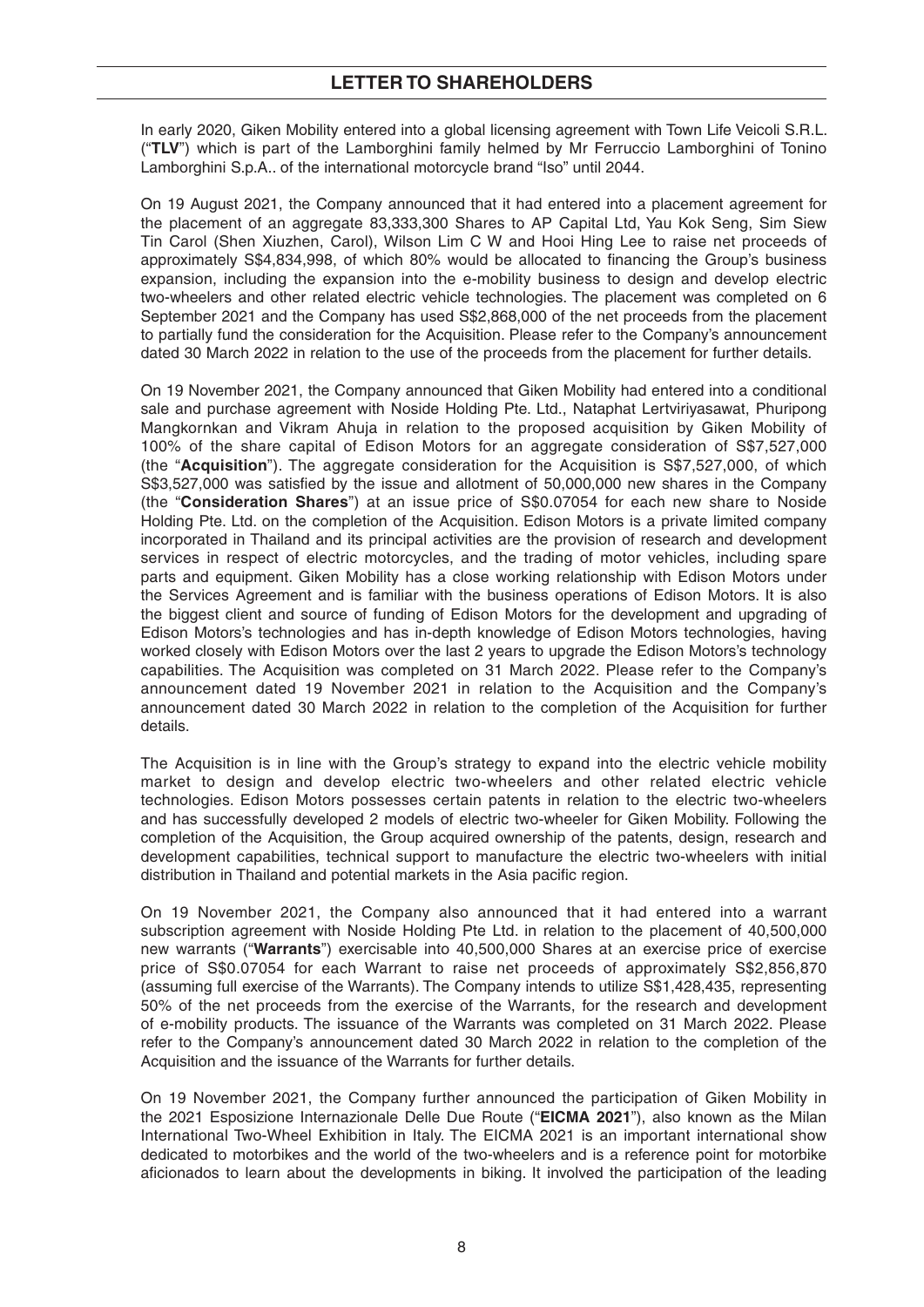brands in the motorbike sector and drew particular attention to the electric and sustainable mobility which aims to provide green and low-environmental impact from daily use, with displays on prototypes, new zero-emission motorbikes, push scooters and mopeds. Together with TLV, Giken Mobility showcased two new models of electric motorcycles at the EIMCA 2021.

 On 22 February 2022, the Company announced that Giken Mobility had received homologation certification in Thailand for its new Iso UNO-X electric motorcycle, certifying it fit for sale and road-worthy in the country. The UNO-X had passed all mandatory testing and inspections by relevant government authorities, including the Department of Land Transport and Thailand Automotive Institute in late 2021. Giken Mobility intends to launch the first batch of UNO-X electric motorcycles in Bangkok from its Batam motorcycle production line within second quarter of 2022. Iso UNO-X will serve the niche segment of the mid-to-premium electric motorcycle market in Thailand.

 The Company intends to continue to expand into the electric mobility market to design and develop electric two-wheelers and other related electric vehicle technologies. The Company is aiming to expand to 3 countries across Asia by the end of 2022 and across 3 continents by the end of 2024. It is targeting the sales and production of 20,000 electric motorcycles by 2024 and intends to launch two to three new electric motorcycle models within the next 36 months. In terms of its expansion strategy, the Company is in discussions with dealers and distributors across 5 markets for Business-to-Consumer ("**B2C**") distributorships. It is also in discussion with companies involved in food delivery, motorcycle taxies, vehicle rental as well as government agencies to explore Business-to-Business ("**B2B**") sales. The Company is also looking to expand into white label design and manufacturing and the licensing of electric vehicle technology.

The Group does not plan to restrict the New Business to any specific geographical market as each investment will be evaluated and assessed by the Board on its merits. The Board will ensure that each investment will be undertaken by the Group in compliance with all relevant rules and regulations, including but not limited to the Catalist Rules.

 The Group may also, as part of the New Business, invest in or acquire or dispose of shares or interests in any entity whose principal business is in the New Business. The Group may also explore joint ventures and/or strategic alliances with third parties who have the relevant expertise and resources to carry out the New Business. The decision on whether a project should be undertaken by the Group on its own or in collaboration with third-parties will be made by the Board after taking into consideration various factors, including but not limited to, the nature and scale of each project, amount of investment required and risks associated with such an investment, nature of expertise required, the period of time that is required to complete the project and conditions in the market, taking into account the opportunities available.

## **2.4 Rationale for the Proposed Diversification**

 Notwithstanding the risks associated with the New Business as set out in paragraph 2.10 of this Appendix, the Board believes that the Proposed Diversification is in the interest of the Shareholders for the following reasons:

#### (a) The Proposed Diversification will reduce the Group's dependence on the Existing **Business and provide a more diversified business and income base.**

 Given the current uncertainties prevailing in the global economy and the challenging market conditions in the precision engineering and offshore oil and gas sectors which have been exacerbated by the ongoing global COVID-19 crisis, the Group believes it is prudent not to rely solely on its Existing Business. The Proposed Diversification would reduce the Group's reliance on the Existing Business by diversifying its revenue stream, as well as improve future prospects and better support the growth of the Group, so as to enhance Shareholders' value.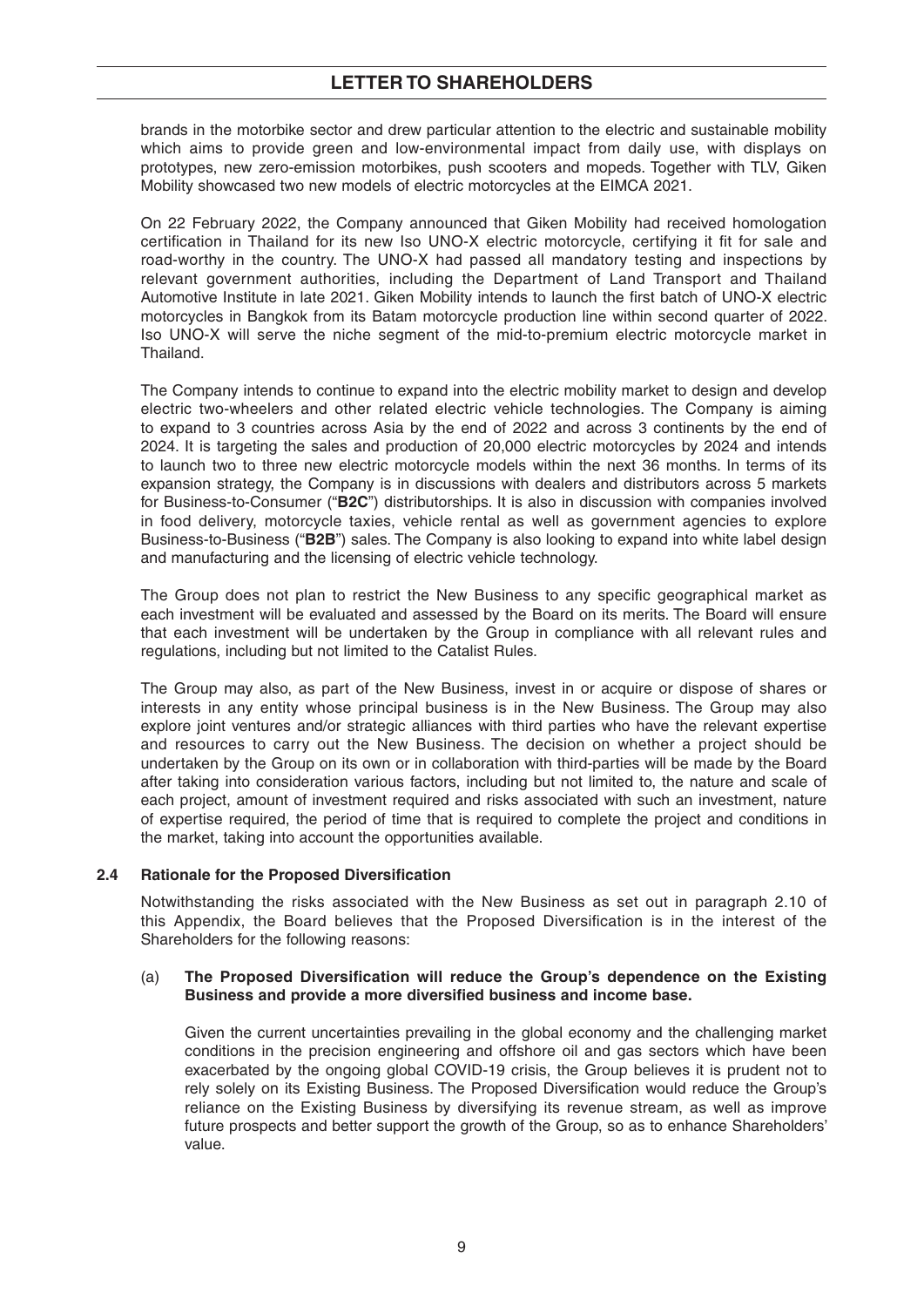#### (b) The Proposed Diversification is expected to provide additional and recurrent revenue **streams with a view to achieving long-term growth.**

The Proposed Diversification is expected to provide additional and recurrent revenue stream for the Group. The Board is also of the view that the outlook for the New Business is positive given the fast-growing market for electric vehicles in the Group's target markets in Asia.

The Group intends to launch electric motorcycles in Thailand, as one of its first target markets, in second half of 2022. Thailand is a major motorcycle market in the world, with an estimated 22 million motorcycles on its roads. As many as 1.6 million new motorcycles were registered in 2021 alone. Among the new motorcycles sold in Thailand last year, only 3,477 units, or about 0.2%, were battery electric vehicle motorcycles3 . In February 2022, Thailand's cabinet approved a package of incentives, including tax cuts and subsidies, to promote a shift to electric vehicles in the country. The package for 2022-2025 is in line with a zero-emission vehicle policy and the goal to ensure that 30% of Thailand's total auto production are electric vehicles by 20304 . According to data from the second edition of the Nissan-commissioned study by Frost & Sullivan (2021), "The Future of Electrified Vehicles in Southeast Asia"5 , as a whole, electric vehicles are gaining in popularity across Southeast Asia, and nearly two-thirds, or 64%, of respondents across the region say they are more willing to consider an electrified vehicle than they were five years ago, while 66% believe they will inevitably adopt electrified mobility as part of their lives in the near future.

## (c) **There is potential synergy between the Existing Business and the New Business.**

 The Group believes in the potential synergy that could be realized between the Existing Business and the New Business given that the New Business requires similar skill sets, machinery, and equipment to the Existing Business.

 The Group's acquisition of Edison Motor provided synergies between the Group's production facilities in Batam and the design and technical capabilities of Edison Motors in the electric two-wheeler market. Coupled with supportive government policies, this will enable the Group's timely penetration into the fast-growing electric motorcycle market in Thailand. The Group is of the view that the market opportunity is substantial and would support robust sales of electric motorcycles in Thailand, and also in other markets around the region in the near future. In addition to maximizing the usage of the Group's resources, the Proposed Diversification will add synergy to the Group's operations in terms of the utilisation of manpower and assets.

#### (d) **The Proposed Diversification will give the Group the flexibility to enter into transactions relating to the New Business in the ordinary course of business.**

Upon receipt of approval from Shareholders for the Proposed Diversification, the Group may, in the ordinary course of business, enter into transactions relating to the New Business without having to seek Shareholders' approval, subject to compliance with the relevant Catalist Rules referred to in paragraph 2.5 below. This can be done as long as such transactions do not change the Group's risk profile, and will eliminate the need for the Company to convene separate general meetings on each occasion to seek Shareholders' approval as and when potential transactions relating to the New Business arise. This will allow the Group greater flexibility to pursue business opportunities relating to the New Business which may be time-sensitive in nature and will substantially reduce the expenses associated with the convening of general meetings from time to time.

<sup>3</sup> https://data.thaiauto.or.th/auto/motorcycle-stat/motorcycle-registration/stat-motorcycle-registration.html

<sup>4</sup> https://www.todayonline.com/world/thailand-approves-incentives-promote-ev-shift-1817336

<sup>5</sup> https://asean.nissannews.com/en/releases/release-7161d2d8cc2346976d7989759911c223-unwavering enthusiasm-in-southeast-a sia-for-electrified-mobility-study-shows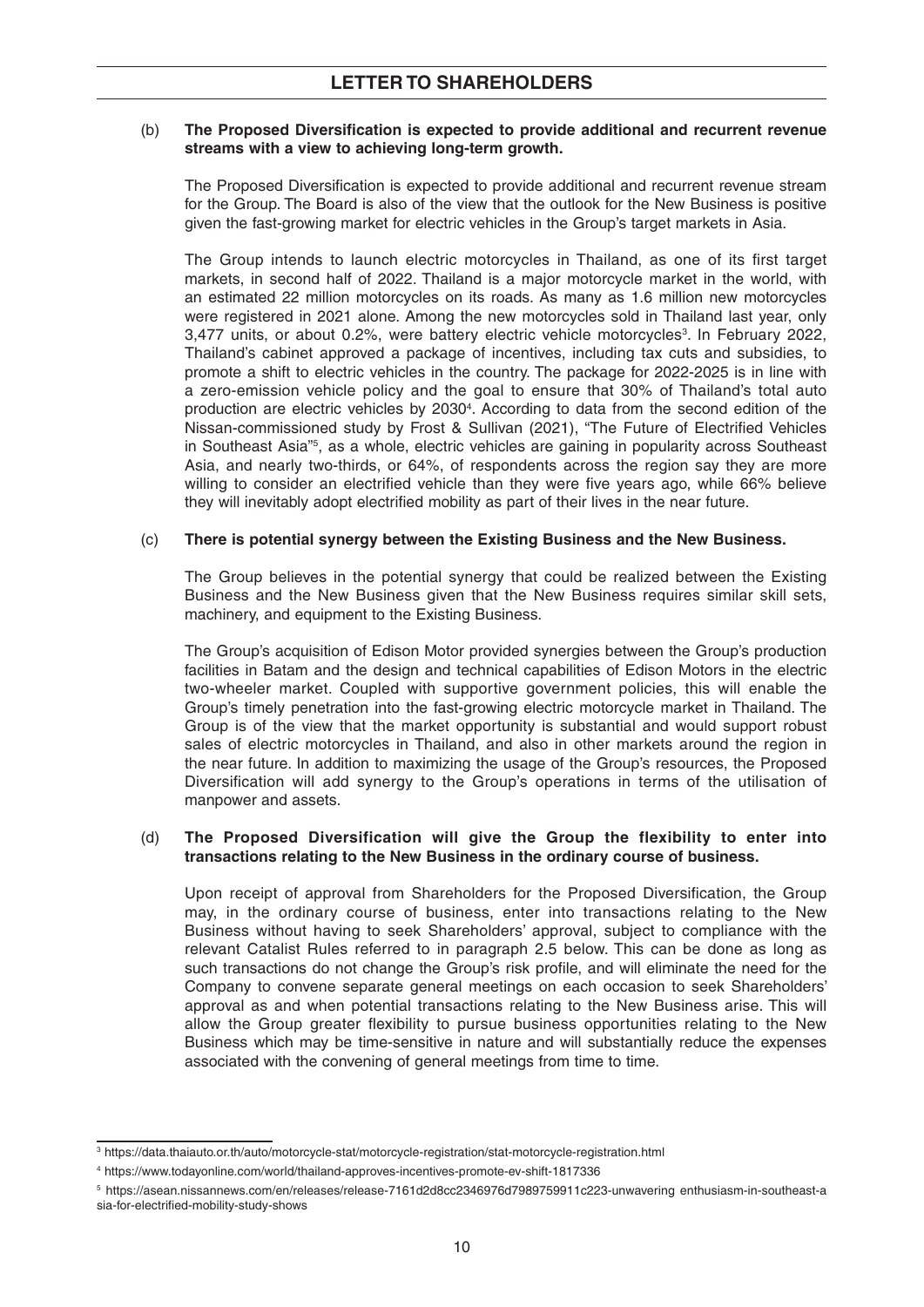#### **2.5 Requirements Under the Catalist Rules**

Upon receipt of approval from Shareholders for the Proposed Diversification, the New Business, together with the Existing Business, will constitute the Group's ordinary course of business. **Any acquisition which is in or in connection with the New Business may be deemed to be in**  the Group's ordinary course of business and therefore not fall under the definition of a **"transaction" under Chapter 10 of the Catalist Rules. Accordingly, the Group may possibly, in its ordinary course of business, enter into transactions relating to the New Business**  which do not change the risk profile of the Group, in an efficient and timely manner without **the need to convene separate general meetings from time to time to seek for Shareholders' approval as and when potential transactions relating to the New Business arise, even**  where they cross the threshold of a "major transaction" (as defined under Chapter 10 of the **Catalist Rules, for which Shareholders' approval is required).** As set out in Practice Note 10A of the Catalist Rules, an acquisition that is regarded to be in, or in connection with, the ordinary course of an issuer's business, is not subject to the requirements under Chapter 10 of the Catalist Rules (except for Part VIII on very substantial acquisitions or reverse takeovers). An acquisition can be regarded to be in, or in connection with, the ordinary course of an issuer's business, if: (a) the asset to be acquired is part of the issuer's existing principal business; and (b) the acquisition does not change the issuer's risk profile. This will substantially reduce the administrative time and expenses in convening such meetings, without compromising the corporate objectives and adversely affecting the business opportunities available to the Company.

Pursuant to Rule 1014 of the Catalist Rules, a "major transaction" is a transaction (as defined in Rule 1002(1) of the Catalist Rules) where any of the relative figures as computed on the bases set out in Rule 1006 of the Catalist Rules (a) exceeds 75% but is less than 100% (for an acquisition); or (b) exceeds 50% (for a disposal or the provision of financial assistance), and must be made conditional upon approval by shareholders in a general meeting.

In accordance with the SGX-ST's recommended practice in relation to diversification of business, if an issuer has not operated in the new business space and did not provide sufficient information about the new business at the time when it is seeking shareholders' approval for the diversification mandate, where the issuer enters into the first Major Transaction involving the new business (the "First Major Transaction"), or where any of the figures computed based on Rule 1006 of the Catalist Rules in respect of several transactions involving the new business aggregated (the "Aggregated Transactions") over the course of a financial year exceeds 75%, such First Major Transaction or the last of the Aggregated Transactions will be made conditional upon shareholders' approval.

For the avoidance of doubt, notwithstanding the Proposed Diversification into the New Business, in respect of transactions:

- $(a)$  where any of the relative figures as computed on the bases set out in Rule 1006 of the Catalist Rules exceeds 100% or more or results in a change in control of the issuer, Rule 1015 of the Catalist Rules will still apply and such transactions must be, among others, made conditional upon approval by Shareholders in general meeting;
- (b) which constitute an "interested person transaction" as defined under the Catalist Rules, Chapter 9 of the Catalist Rules will apply and the Company will comply with the provisions of Chapter 9 of the Catalist Rules;
- (c) the First Major Transaction or the last of the Aggregated Transactions will be made conditional upon Shareholders' approval, if applicable; and
- (d) Paragraph 2 of Practice Note 10A of the Catalist Rules will apply to acquisitions or disposals of assets (including options to acquire or dispose assets) which will change the risk profile of the Company. Such transactions must therefore be, among others, made conditional upon approval by Shareholders at a general meeting.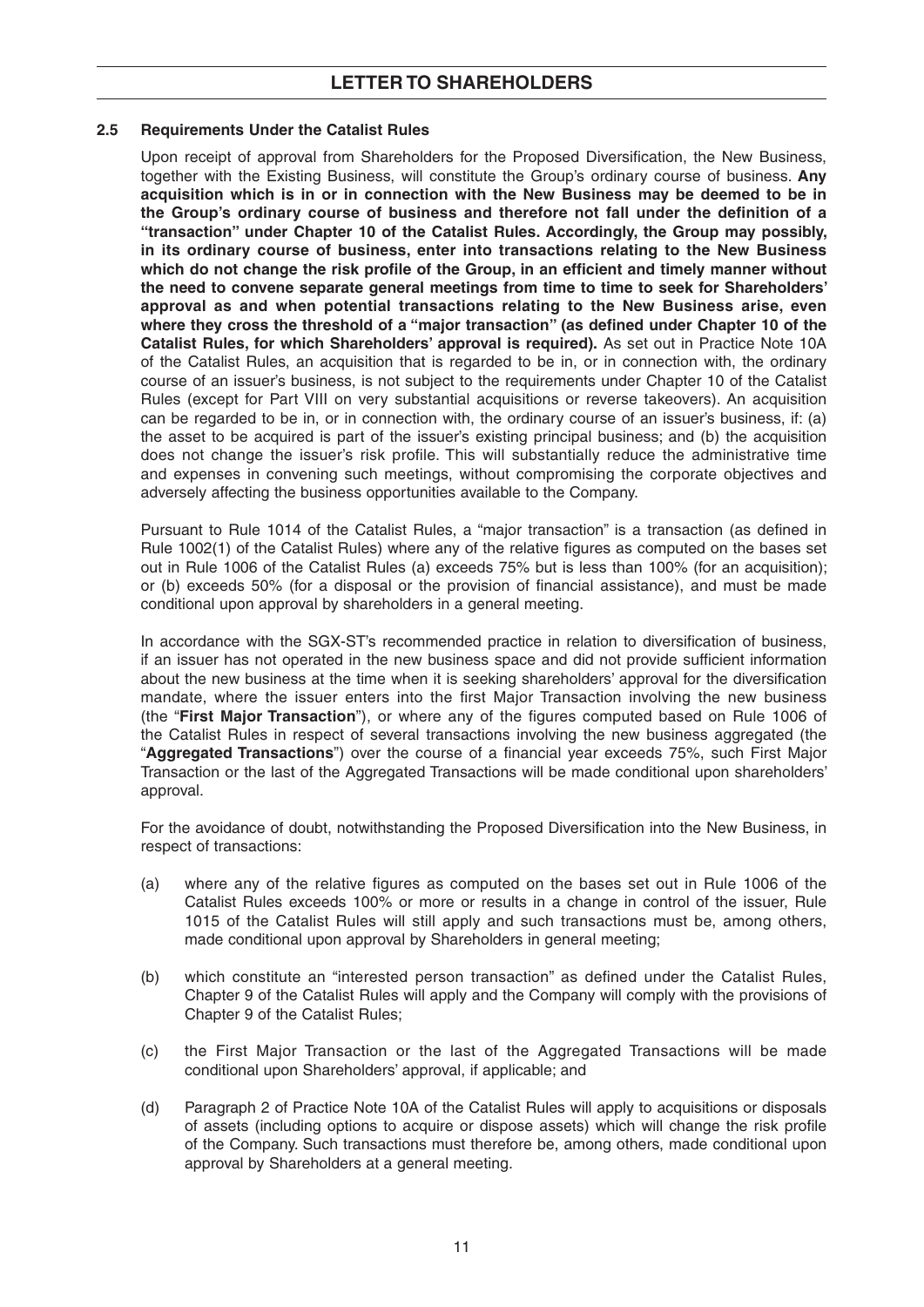Rule 1005 of the Catalist Rules states that "the sponsor may aggregate separate transactions completed within the last 12 months and treat them as if they were one transaction. The SGX-ST retains the discretion to determine whether the aggregation was correctly applied, and/or to direct the sponsor to aggregate other transactions."

 The Company will be required to comply with any applicable and prevailing Catalist Rules as amended or modified from time to time.

#### **2.6 Management of the New Business**

 It is currently envisaged that the management of the New Business will be led by Yeung Kin Bond, Sydney, the Company's Group CEO and Executive Director, who will be supported by senior management of the Group, including Nataphat Lertviriyasawat, Phuripong Mangkornkanok and Vikram Ahuja who are employees of Edison Motors. As Nataphat Lertviriyasawat, Phuripong Mangkornkanok and Vikram Ahuja are the shareholders of Noside Holding Pte. Ltd, following the completion of the Acquisition on 30 March 2022 and the issuance of Consideration Shares and Warrants to Noside Holding Pte. Ltd., Nataphat Lertviriyasawat, Phuripong Mangkornkanok and Vikram Ahuja become the beneficial holders of Shares<sup>6</sup> and warrants in the Company held by Noside Holding Pte. Ltd. Their interest in the Shares and Warrants of the Company is expected to align their interests with the Group and to incentivise them to contribute positively to the Group. Each of them has extensive experience in the automotive industry in Thailand through their management of Edison Motors, which was one of the first electric motorcycle companies to homologate successfully its own electric motorcycle under the Edison brand.

 The Group may enter into other joint ventures and/or foster partnerships with third parties in the relevant industries to undertake the New Business more effectively. Such partnerships may either be on a case-by-case basis or on a longer-term basis. In selecting prospective partners, the Group will consider the specific expertise and competencies necessary for the project(s) in question and the experience, track record and financial standing of the party and/or parties concerned.

 Where necessary, the Group will hire external consultants, industry experts and professionals. The Group may also outsource certain functions where appropriate and in doing so, the Group will take into account the specific expertise and competencies necessary for the New Business.

## **2.7 Funding for the New Business**

The Group intends to fund the diversification into the New Business through a combination of internal sources of funds, proceeds from the exercise of the Warrants by the Warrant holders (assuming that the Warrants issue will be completed), and borrowings from financial institutions. As and when necessary and deemed appropriate, the Group may also explore secondary fund-raising exercises by tapping the capital markets, including but not limited to rights issues, share placements and/or issuance of debt instruments.

The Group will remain prudent and take into account the financial condition of the Group in deciding the types of projects and related investments it undertakes, and the amounts thereof.

#### **2.8 Risk Management Procedures and Safeguards**

 The Board recognises the importance of internal controls and risk management for the smooth running of the New Business. The external and internal risks presented by the New Business to the Group will be managed under the existing system of internal controls and risk management of the Group, which will determine the nature and extent of risks which the Board may take in achieving the strategic objectives of the Group. The Board will review such risk management and internal controls systems periodically to assess their adequacy and effectiveness to ensure

<sup>6</sup> The aggregate consideration for the Acquisition is S\$7,527,000, of which S\$3,527,000 was satisfied by the issue and allotment of 50,000,000 Consideration Shares at an issue price of S\$0.07054 for each Consideration Share to Noside Holding Pte. Ltd. on the completion of the Acquisition. 40,500,000 Warrants were also issued to Noside Holding Pte. Ltd. on 30 March 2022 in connection thereto. Please refer to the Company's announcements dated 19 November 2021 and 30 March 2022 in relation to the Acquisition and the issuance of the Warrants for further details.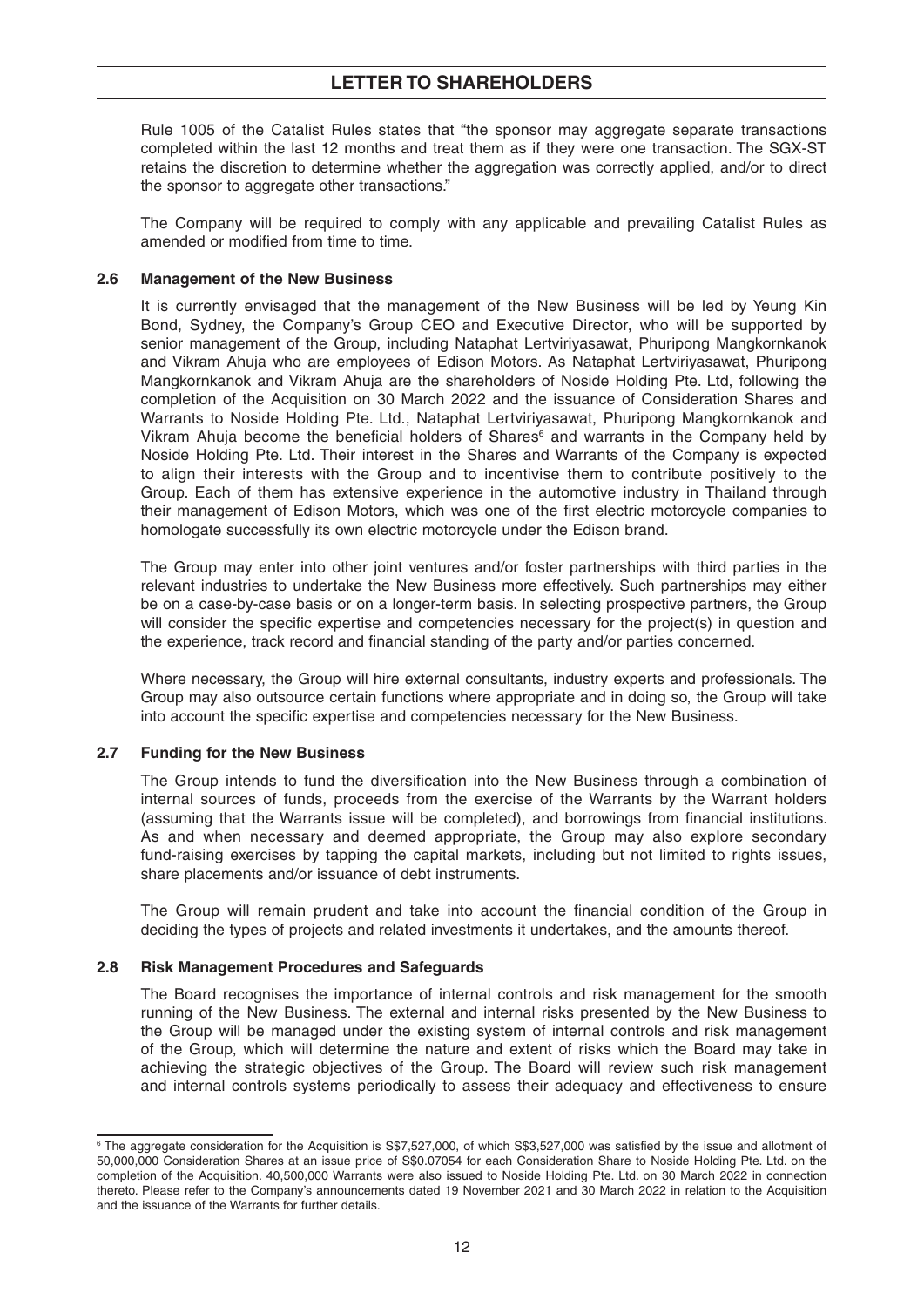that there are sufficient guidelines and procedures in place to monitor the operations of the New Business. Where necessary to better manage the Group's external and internal risks from the Proposed Diversification, the Group will implement a set of policies and procedures to govern the New Business.

Where necessary, the Audit Committee and the Board will:

- (a) review with the management, external and internal auditors on the adequacy and effectiveness of the Group's internal control procedures addressing financial, operational, compliance, informational technology and risk management systems relating to the New Business; and
- (b) commission and review the findings of internal investigations into matters where there is any suspected fraud or irregularity, or failure of internal controls, or infringement of any law, rule or regulation, which has or is likely to have a material impact on the Group's operating results and/or financial position.

 The Board currently does not have a separate risk committee as it is currently assisted by the Audit Committee, internal auditors and external auditors in carrying out its responsibility of overseeing the Group's risk management framework and policies.

 Before undertaking any investment in the New Business, the management of the Company will prepare a proposal containing a cost-benefit analysis, credentials of the management of the New Business, joint venture partners or co-investor partners (if any) and will, if necessary, seek the advice of external consultants and experts. The Board will also assess and consider whether the Group has sufficient financial resources to invest in the project and the gearing ratios and liquidity of the Group as a result of such a project. Further, the Board will assess whether the management team has the relevant experience and expertise to manage such a project and, if not, whether any lack of such experience can be supplemented by professional advisers. In evaluating any new projects or investments based on the aforementioned factors, the Board is guided by the overarching consideration of whether the project will be able to generate revenue for the Group and optimise returns to Shareholders. Investments above an internally-determined threshold (as approved by the Board) must be specifically approved by the Audit Committee. In addition, the Board and the Audit Committee, which review the risk exposure of the businesses of the Group at regular intervals, will review the risk exposure of the New Business at intervals of not less than annually.

 Before undertaking any investment activity into a new jurisdiction for any new project or investment under the New Businesses, the Group will conduct market research and analysis and carry out due diligence. As and where necessary and if required, the Group will apply for the requisite licences and/or permits required in relation to any project or investment under the New Business.

 The risk management and internal control system, no matter how sophisticated in design, still contains inherent limitations caused by misjudgement or fault. Therefore, there is no assurance that the risk management and internal control systems are adequate or effective notwithstanding the Group's efforts, and any failure to address any internal control matters and other deficiencies may result in investigations and/or disciplinary actions, or even prosecution being taken against the Group and/or its employees, disruption to the risk management system, and an adverse effect on the Group's financial condition and results of operations.

 As at the Latest Practicable Date, the Audit Committee comprises Wong Quee Quee, Jeffrey (Chairman), Kuek Eng Chye, Anthony (Member) and Fung Kau Lee, Glenn (Member).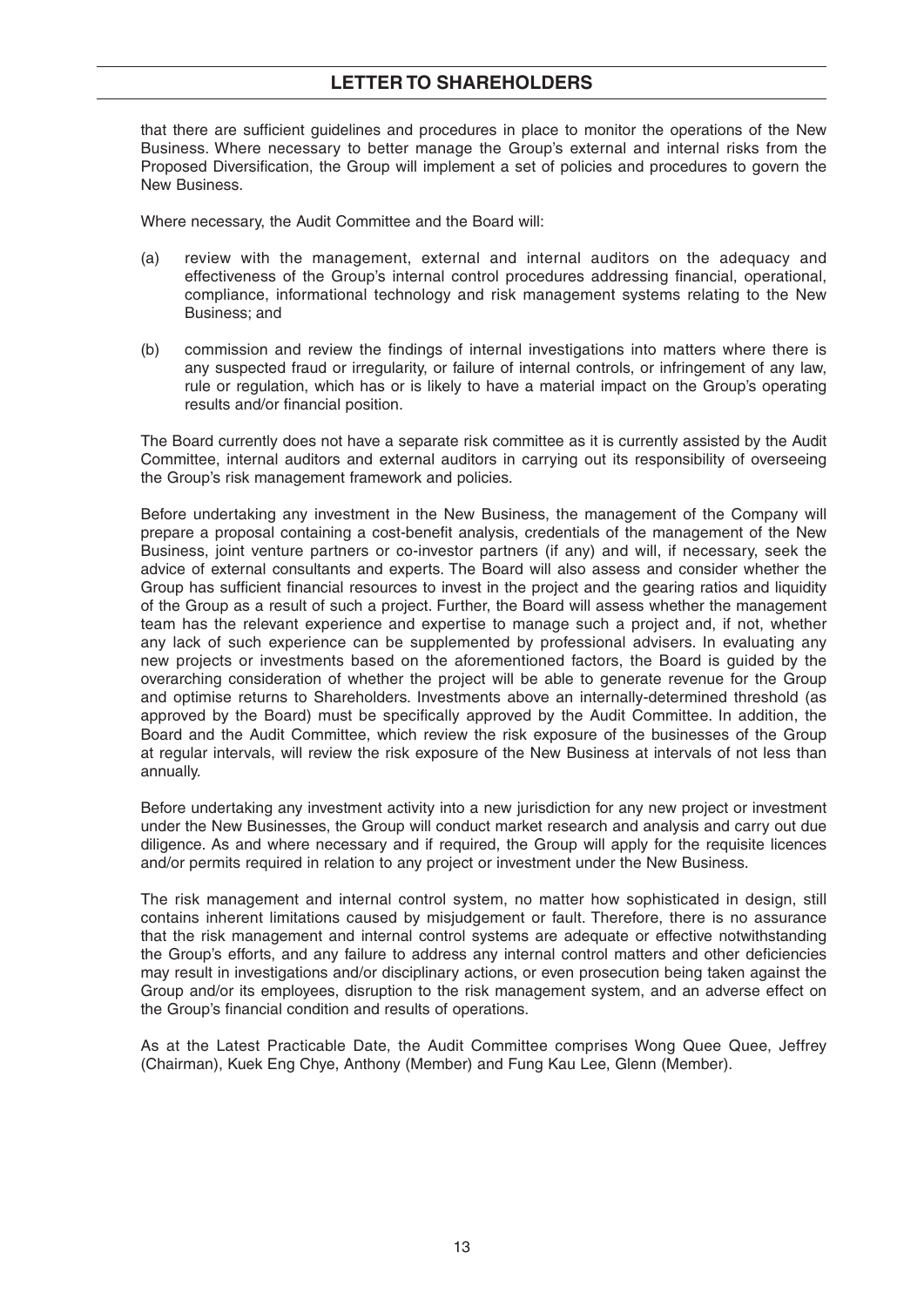## **2.9 Conflict of Interest**

When the Company identifies a potential opportunity in respect of the New Business, each of the Directors and key management personnel will be obliged to disclose to the Board where he and/ or any of his Associates has an interest (and the full extent thereof) in the transaction ("Conflicted **Individual**").

A Conflicted Individual shall not (i) vote in respect of matters in relation to the New Business; (ii) will not, directly or indirectly, make any executive decisions in respect of the New Business; and (iii) will not, directly or indirectly influence or participate in the operations and management of the New **Business** 

#### **2.10 Disclosure of Financial Results of the New Business**

The New Business will be accounted for as a new business segment in the Group's financial statements in line with the Singapore Financial Reporting Standards (International) and accordingly, the Group will disclose the financials results of the New Business with the Group's financial statements where appropriate or if required under any applicable accounting standards. The financial results of the New Business together with the Group's financial statements will be periodically announced pursuant to the requirements as set out in Chapter 7 of the Catalist Rules. In these periodic announcements, the Group may provide segmented financial results relating to the New Business where appropriate or if required under any applicable accounting standards.

#### **2.11 Financial Effects of the Proposed Diversification**

As at the Latest Practicable Date, save as disclosed above, the Company has no affirmative and binding plans in relation to the New Business that is expected to materially impact the net profit, earnings per Share, or net tangible assets of the Group.

 Should there be any material impact on the Group's net tangible assets per Share and earnings per Share as a result of any developments relating to the New Business, the Company will make the necessary announcements at the appropriate time.

## **3. RISK FACTORS**

 To the best of the Directors' knowledge and belief, all the pertinent risk factors that are material to Shareholders in making an informed judgement on the Proposed Diversification have been set out below.

 The risks described below are not intended to be exhaustive and are not presented in any order of importance. There may be additional risks not presently known to the Company or that are currently not deemed to be material, which could turn out to be material. Should these risks occur and/or turn out to be material, they could materially and adversely affect the New Business as well as the Group's business, financial performance, financial condition and prospects. New risk factors may emerge from time to time and it is not possible for management to predict all risk factors, nor can the Group assess the impact of all factors on the Proposed Diversification or the extent to which any factor or combination of factors may affect the Group.

 Shareholders should carefully consider and evaluate the following risk factors and all other information contained in this Appendix before deciding on whether to vote in favour of the Proposed Diversification. Shareholders should seek professional advice from their accountant, stockbrokers, bank managers, solicitors or other professional advisers if they have any doubt about the actions they should take.

 This Appendix may contain projections or other forward-looking statements regarding future events or financial performance relating to the New Business. Such projections and statements are only predictions and actual events or results may differ materially. Such projections and statements may be subject to various risks and uncertainties. Accordingly, there may be factors that could affect actual outcomes or cause results to differ materially from those indicated in these statements. These factors should be read in conjunction with other cautionary statements included in this Appendix and other filings (including but not limited to SGXNET announcements) by the Company.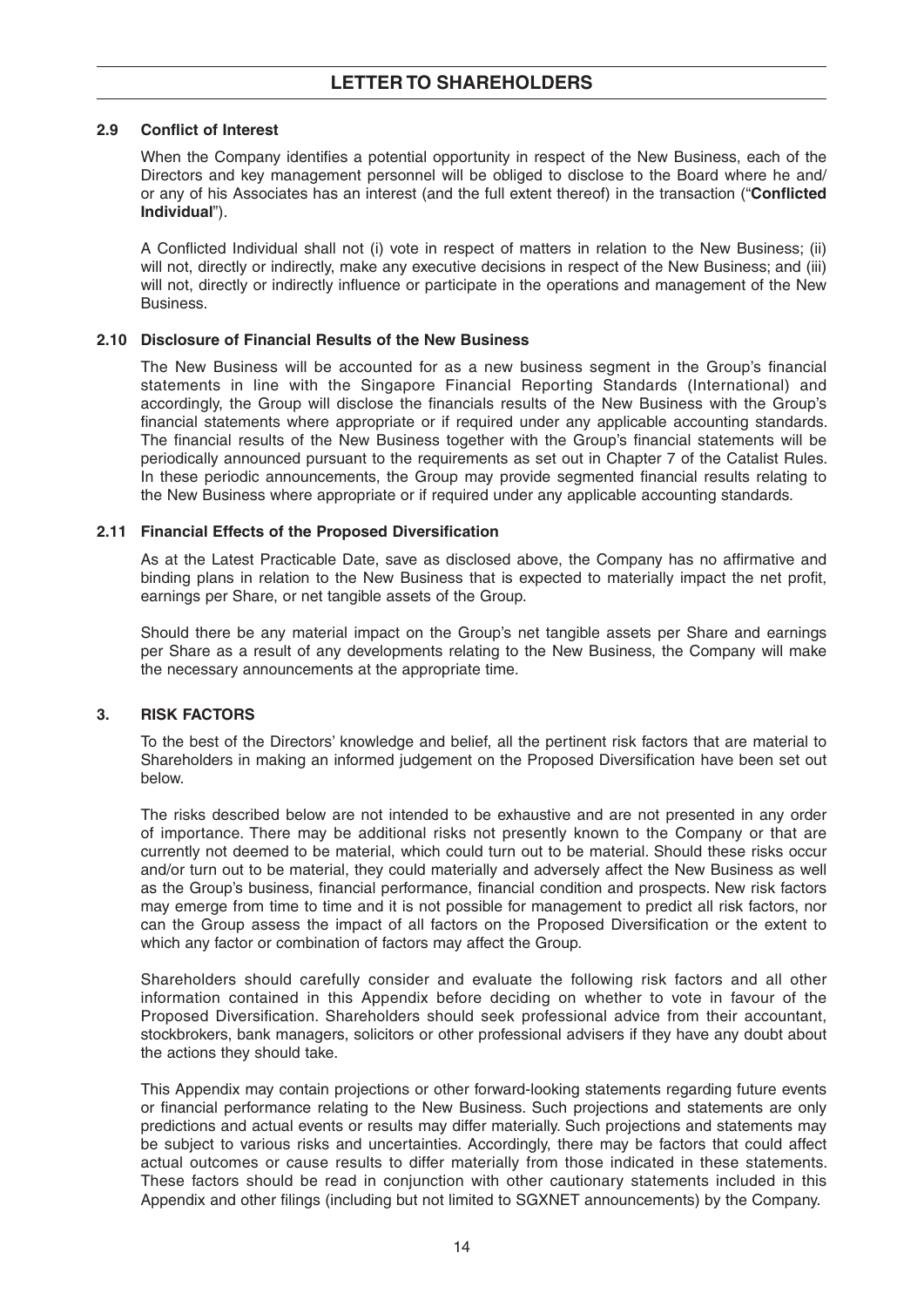#### **3.1 Risks Associated with the New Business**

### (a) **The electric vehicle mobility industry is inherently cyclical and any downturn in general economic conditions could significantly impact the Group's business,**  financial condition and results of operations in respect of the New Business.

 Vehicle production and sales are inherently cyclical and sensitive to changes in general economic conditions, including consumer spending and preferences, employment levels, the global credit markets, interest rates and the availability of consumer credit. Vehicle production and sales can also be affected by economic, social and political conditions including the outbreak of public health crises such as the COVID-19 pandemic, fuel prices, regulatory requirements, government initiatives, tax rates, trade agreements, the availability of critical components needed to complete the production of vehicles, changing consumer attitudes toward vehicle ownership and usage and other factors in the relevant markets.

To the extent that economic or financial conditions weaken in any of the Group's major operating markets in respect of the New Business, including in particular, Thailand and other Asian countries, demand for the Group's electric vehicle products or product pricing could be negatively affected, and the Group may experience idle capacity in its manufacturing operations. As a result, any adverse changes to economic conditions could have a material and adverse effect on the Group's business, financial condition, results of operations and prospects in respect of the New Business.

#### (b) **The Group may not be able to identify or offer popular electric vehicle models to meet changing trends and consumer demands, or the Group may not be able to gain market acceptance of its new models.**

 Market trends, consumer demands and needs in the markets where the Group operates in respect of the New Business depend upon various factors, some of which are beyond its control, such as prevailing economic conditions, consumption patterns, disposable income and uncertainties inherent in different markets. To compete effectively in the electric mobility industry, the Group needs to launch new products of electric vehicles in a timely and cost-effective manner to meet changing consumer preferences and demands. The Group's model development may not always reflect the prevailing market trends or customer needs at any given time, and the new models it launches may not be well received by the market or achieve the expected sales. It may also be unable to produce sufficient quantities of these models to meet market demand. If the Group's new models fail to gain market acceptance, the Group's brand image, business, financial condition, results of operations and prospects in respect of the New Business could be materially and adversely affected.

#### (c) **The laws, governmental regulations and policies supporting electric vehicles are subject to change, and such change may materially and adversely affect the Group's business, fi nancial condition, results of operation and prospects in respect of the New Business.**

 Electric vehicles currently benefit from certain national, provincial, state and local governmental incentives, such as in Thailand. However, governmental regulations, policies and the administration of such regulations and policies could change. The speed of adoption of any such regulatory or policy changes as well as the substantive requirements resulting from these changes may vary significantly depending on the particular region or country, and the Group may be required to implement more complicated measures to meet new or enhanced regulatory requirements. If the Group is unable to adapt to changing regulations or sustainability directives in a timely manner, the Group's New Business may be negatively impacted.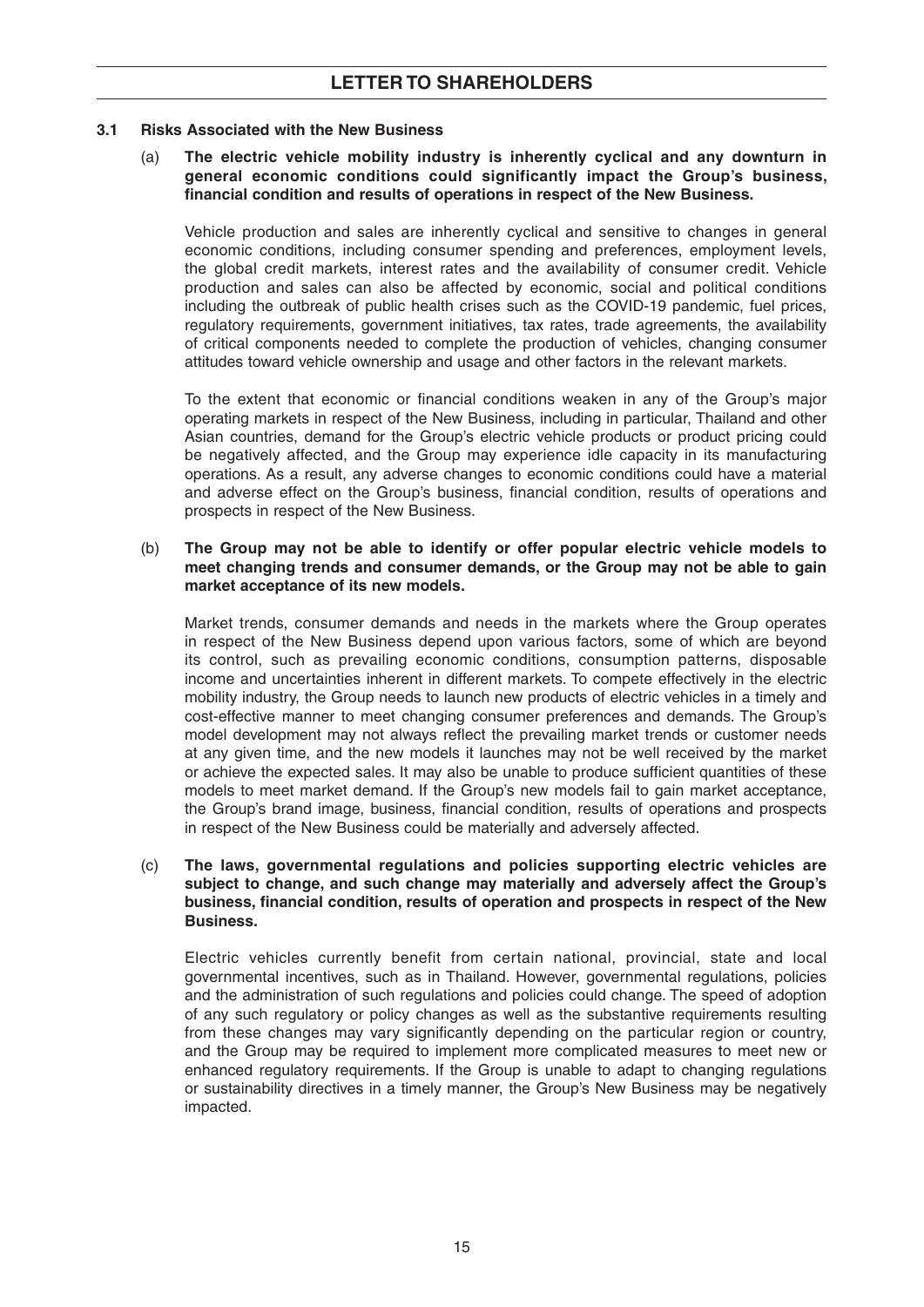Furthermore, if any of the laws or governmental regulations or policies that support the electric vehicle industry change or are terminated, the Group would be subject to new and more onerous laws or regulations, or greater costs of compliance with such changes in laws or regulations or interpretations thereof, or if such changes have retrospective effect, such changes could have a material and adverse impact on the Group's business, financial condition, results of operations and prospects in respect of the New Business.

 (d) **Changes in technology may render the Group's technologies obsolete or require it to make substantial capital investments, and failure to respond to technological changes effectively and in a timely manner may materially and adversely affect its**  business, financial condition, results of operations and prospects in respect of the **New Business.**

 The Group's ability to adapt to evolving technologies and industry requirements and to introduce attractive new electric mobility products is critical to its future success. To remain competitive in the New Business, the Group must continuously innovate to achieve technological advances that respond to future customer needs and the development of technology as well as products and services required and accepted by its customers. Although the Group attempts to maintain the most up-to-date technology, the technology requirements for electric vehicles in the electric vehicle mobility sector is subject to continuing change of development. Some of its existing technologies and processes in the electric vehicle mobility business may become obsolete or perform less efficiently compared to newer and better technologies and processes. The cost of upgrading or implementing new technologies, upgrading the Group's existing equipment or expanding capacity could be significant and may adversely affect the Group's results of operations in respect of the New Business if it is unable to pass on such costs to its customers. Failure to respond to technological changes effectively and in a timely manner may adversely affect its business, financial condition, results of operations and prospects in respect of the New Business.

Additionally, product research and development require significant investment, and there is no assurance that the Group's research and development efforts will translate into sales of new electric mobility products that respond to future customer needs at the levels or timing that the Group expects or at all. Commitments to developing new products must be made well in advance of any resulting sales, and technologies and standards can change during development, potentially rendering the Group's products outdated or uncompetitive before their introduction and thus result in a partial or total loss of the Group's investment. Even if the Group is successful in developing and launching new products, such products may not meet the needs of its customers or may be introduced to the market after the Group's competitors. Delays in the development or launch of products meeting market requirements and expectations for technological innovation or the lack of commercial success of such products for any reason could result in a decrease of the Group's market share in respect of the New Business and could have a material and adverse effect on the Group's business, financial condition, results of operations and prospects in respect of the New Business, In addition, although the Group seeks to control its research and development expenses as a percentage of revenue and intend to continue to take a disciplined approach to research and development going forward, the ratio of research and development expenses to revenue may increase to a higher level than the Group expects depending on a number of factors including market conditions in the electric vehicle mobility market that may impact its revenue.

The level of economic benefit that can be derived from newly developed technologies or products may also be affected by the ability of its competitors to replicate such technologies or products or develop more advanced or cheaper alternatives. If the Group's technologies or products in respect of the New Business are replicated, replaced or made redundant, or if the demand for the Group's electric mobility products is not as anticipated, the Group's operating income associated with such technologies and products may not offset the costs that it incurs in developing such new technologies and products. If any of the aforesaid occurs, it may have a material adverse effect on its business, financial condition, results of operations and future development in respect of the New Business.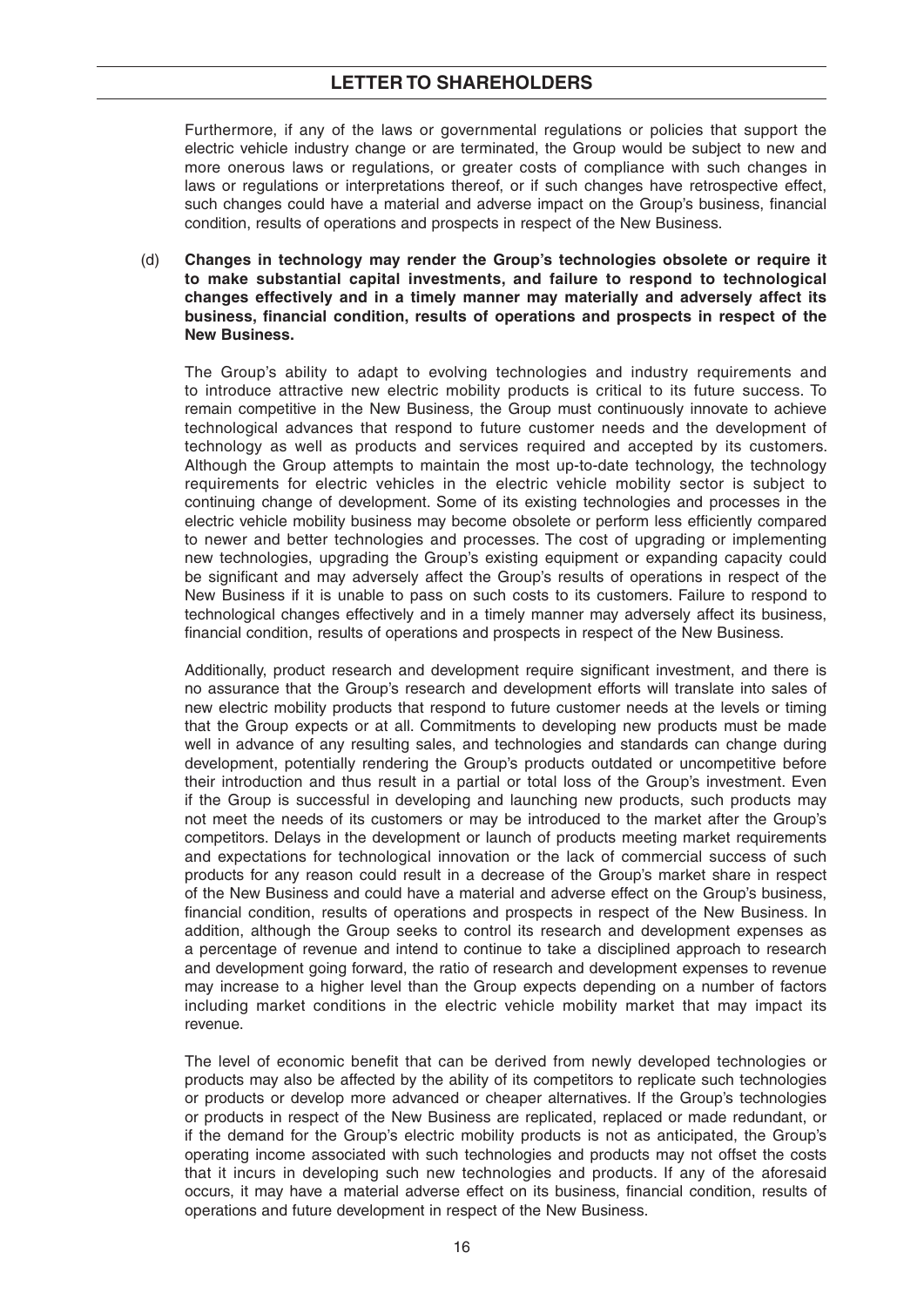(e) **Disruptions, shortages or price increases in the supply of raw materials, components and energy that are necessary to produce the Group's products or those of its customers may materially and adversely affect the Group's business, financial condition, results of operations and prospects in respect of the New Business.**

 The Group sources a broad range of materials and components necessary for the production of its electric mobility vehicles from a variety of third-party suppliers. Although the Group has contractual arrangements with its suppliers in order to secure a stable supply of key raw materials and components, any significant disruption or shortage in the supply of these materials and components could adversely affect the Group's ability to manufacture and deliver its electric mobility products to its customers in a timely manner. In such cases, there is no assurance that the Group will be able to secure a replacement supply of raw materials and components on acceptable pricing or other terms, or at all. In addition, any disruptions to the supply of energy to the Group's current production facility for the New Business located in Batam and any other future production facilities of the Group used for the New Business could cause production delays, and the Group's ability to operate its facilities could be affected for significant periods of time. A disruption or shortage in the supply of raw materials, components or energy could be caused by a variety of factors affecting one or more of the Group's suppliers, including epidemics such as the COVID-19 pandemic, strikes or other labor issues, mechanical breakdowns, electrical outages, fires, explosions, increased tariffs or political upheaval, as well as logistical complications due to weather, global climate change or other natural disasters, mechanical failures, delayed customs processing and other factors. The lack of a single sub-component necessary to manufacture one of the Group's products could cause an increase in the Group's costs or force the Group to cease production entirely. Similarly, a potential quality issue with any of the Group's raw materials or components could force the Group to halt deliveries. Even where products are ready to be shipped, or have been shipped, delays may arise before they ultimately reach the Group's customers.

 Additionally, increases in the price of raw materials and components that the Group uses in its products or in energy costs that the Group incurs to produce and deliver its products may also have a negative impact on the Group's business and results of operations. Higher material or energy costs around the world may offset the Group's efforts to reduce its cost structure, and it is uncertain to what extent the Group would be able to pass on such increases in costs to its customers, if at all. As a result, higher material and commodity costs or energy costs, as well as any hedging of such costs during periods of decreasing prices, could result in declining margins to the extent the Group is unable to pass along the increased costs through increasing prices for its products.

#### (f) **Any material disruption to the Group's production facilities may materially and**  adversely affect its business, financial condition, results of operations and prospects **in respect of the New Business.**

 If operations at the Group's current facility for the New Business located in Batam or the operations at any of the Group's future production facilities used for the New Business were to be materially disrupted as a result of equipment failure, natural disasters, diseases, power outages, explosions, adverse weather conditions, strikes, civil unrest or other factors, its business, financial condition, results of operations and prospects in respect of the New Business may be materially and adversely affected. The occurrence of any of these significant events could also require the Group to make significant unanticipated capital expenditures. Interruptions in production may limit the Group's production capacity and cause a reduction or delay in its sales. The insurance policies that the Group procures may not cover lost sales or increased costs incurred as a result of disruption of operations, and prolonged business disruptions could result in a loss of customers. If any of the aforesaid events were to materialise, the Group's business, financial condition, results of operations and prospects in respect of the New Business may be materially and adversely affected.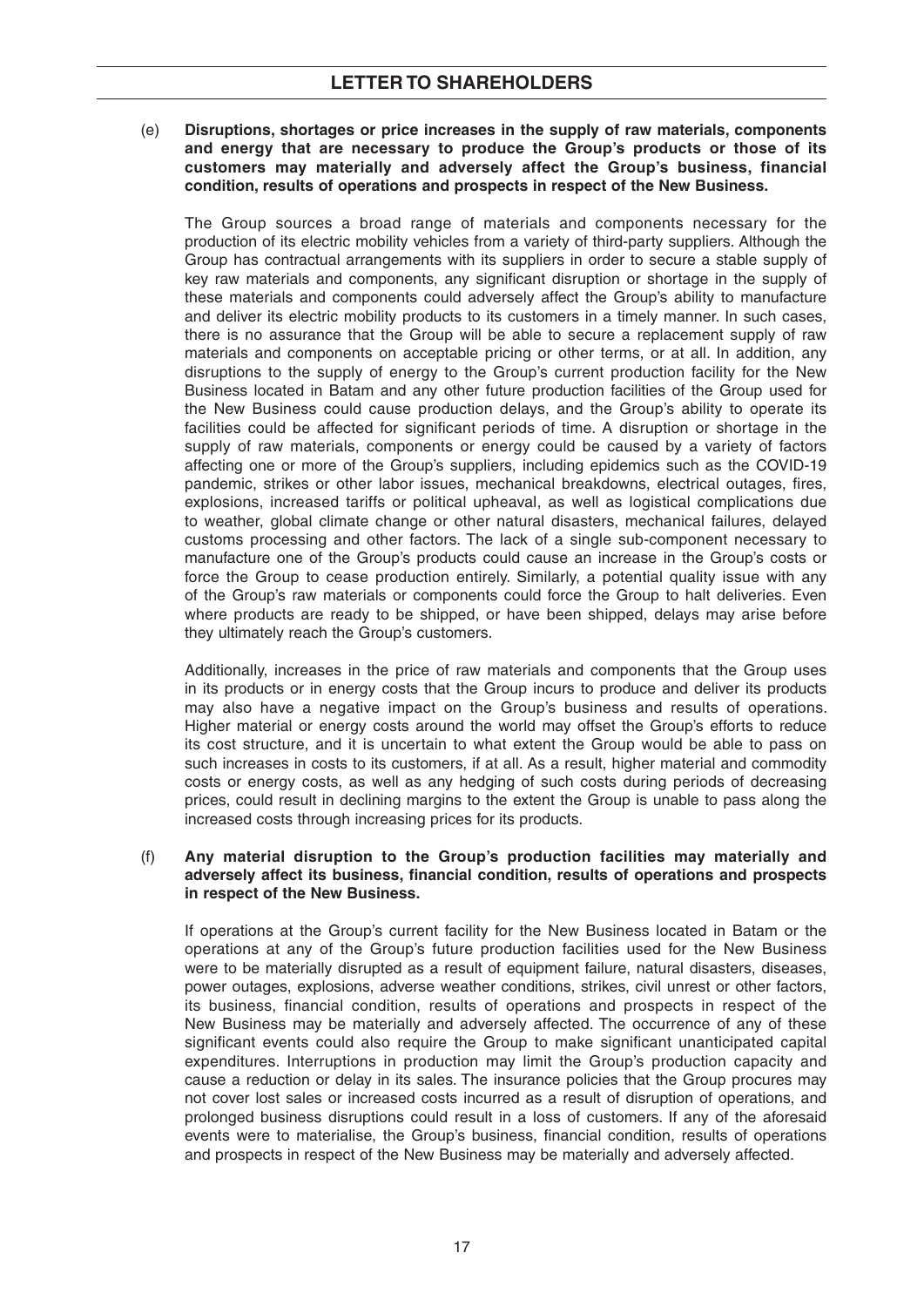(g) **Work stoppages or other labor issues at the Group's existing production facility used for the New Business (or any of the Group's future production facilities used for the New Business) or the facilities of its customers or those in its supply chain could**  have a material and adverse effect on its business, financial condition, results of **operations and prospects in respect of the New Business.**

 While the Group has no reason to believe that it will be materially impacted by work stoppages or other labor matters in respect of the New Business, there can be no assurance that future issues with its labor unions will be resolved favorably or that the Group will not encounter future strikes, work stoppages or other types of conflicts with its employees. Any of these consequences may have an adverse effect on the Group or may limit its flexibility in dealing with its workforce. Work stoppages or slowdowns experienced by the Group's customers or suppliers could result in slowdowns or closures that would have a material and adverse effect on its business, financial condition, cash flow, results of operations and prospects in respect of the New Business.

#### (h) **The Group may not be able to maintain relationships with its existing or attract new dealers or sales agents or effectively manage its dealers or sales agents.**

 The Group intends to sell substantially all of its electric vehicle products primarily through dealers and sales agents and has identified and entered into agreements with certain dealers and distributions in Malaysia and Hong Kong7 for the distribution of its electric motorcycles. Therefore, the Group's success, in part, depends on its ability to retain existing and attract new dealers or sales agents. There is no assurance that the Group will be able to successfully renew any existing sales contracts upon their expiration on favourable terms, or at all. Competition for dealers or sales agents is intense, as the Group must compete with other leading electric vehicle brands in markets where it has operations or has plans to enter. Such competitors may benefit from higher visibility, greater brand recognition, greater financial resources and a broader product offering than the Group does, which may provide them with a competitive advantage in securing dealers, franchisees or sales agents. The Group's competitors may also enter into long-term or exclusive agreements that effectively prevent their dealers or sales agents from selling the Group's products. Consequently, engaging new dealers or sales agents, maintaining relationships with existing dealers or sales agents and replacing them can be difficult and time consuming. Any disruption to the Group's distribution network, including a failure on its part to renew its existing agreements with its preferred dealers or sales agents or to attract new dealers or sales agents, could negatively affect the Group's ability to effectively sell its products to its end-user customers which in turn could materially and adversely affect its business, financial condition, results of operations and prospects in respect of the New Business.

 Additionally, the Group intends to expand its sales, service and distribution network in Thailand and overseas to expand its geographical coverage and increase market penetration in respect of the New Business. The expansion of the Group's sales and service network and the exploration of new markets will require significant capital expenditures as well as increased human resources. There is no assurance that the Group can successfully implement its network expansion strategy or that network expansion can successfully improve the Group's results of operations.

<sup>&</sup>lt;sup>7</sup> Sales of electric motorcycles can be made in these 2 territories after the electric motorcycles are homologated and approved by the relevant authorities.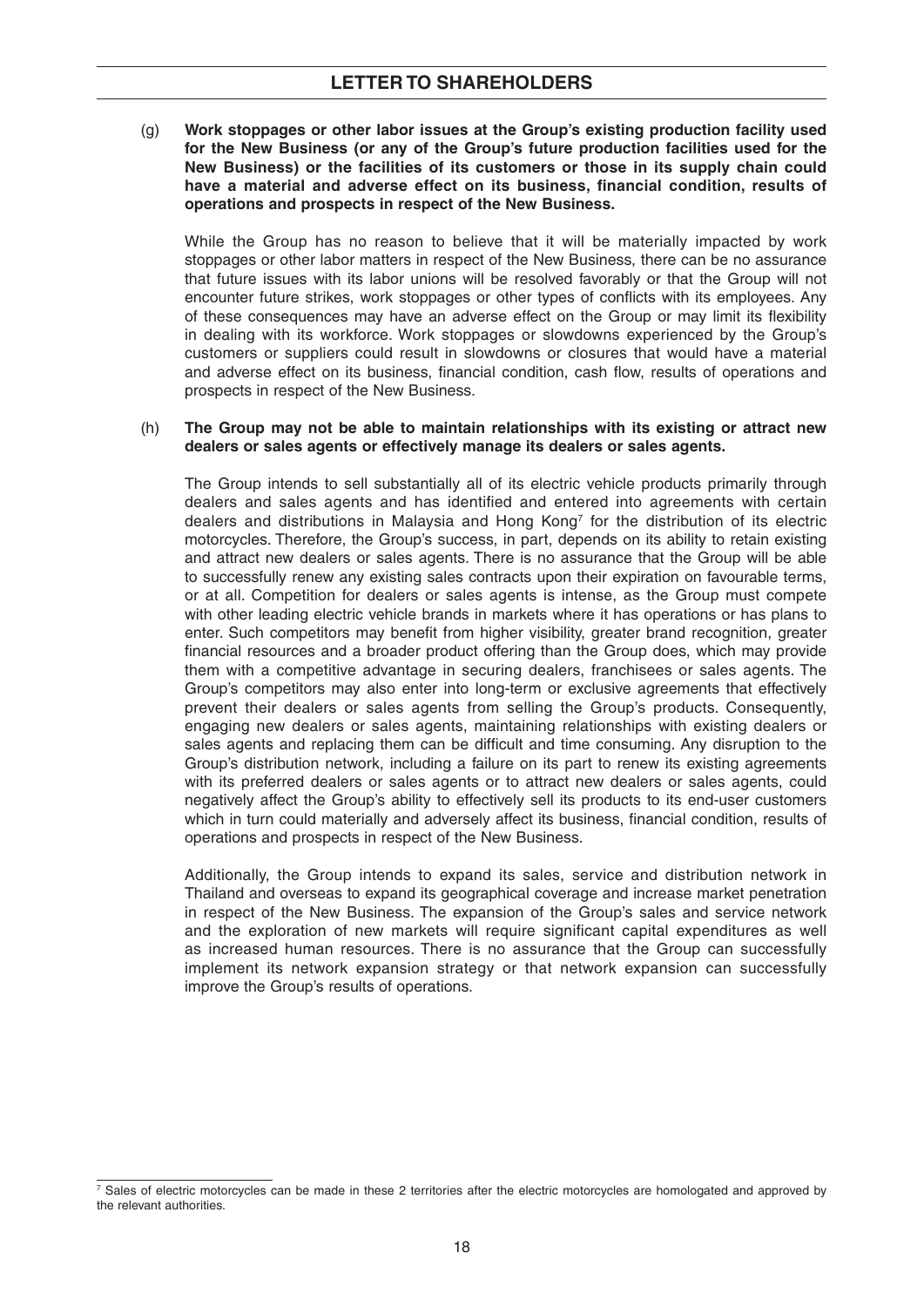### (i) **The Group's production capacity expansion plans for the New Business may not be successfully achieved.**

 In respect of the New Business, the Group plans to expand its production capacity in stages based on its ongoing research and analysis of evolving market demand, through expansion and upgrade of existing production facilities. However, risks and uncertainties in a number of areas, including, without limitation, capital requirements, government approval requirements and operational risks, may adversely affect the acquisition or construction of additional facilities in a timely and cost-effective manner. The Group's production capacity expansion plans may not be successfully implemented within its planned time frames, or at all. The Group may also experience quality control issues as it implements expansion plans. Delays or any failure in the implementation of the Group's expansion plans could adversely affect the Group's financial position and results of operations in respect of the New Business. In addition, the Group's efforts to expand its production capacities may not achieve the expected benefits. The demand for the Group's products may not meet or be maintained at anticipated levels and may be affected by various factors beyond the Group's control, including government policies and the overall economy. If demand for its products is weaker than anticipated, the Group may experience overcapacity and under-utilization of human resources, which may materially and adversely affect its business, financial condition, results of operations and prospects in respect of the New Business.

#### (j) **The Group may be unable to effectively protect its intellectual property used for the New Business.**

 The Group's intellectual property, including patents, trademarks, copyrights and trade secrets related to its electric mobility products, product designs, manufacturing methods and brands, plays an important role in maintaining its competitive position in a number of the markets that the Group will serve, and the Group expends significant resources to protect and manage its intellectual property. However, not all patents applied for may be registered as the Group's intellectual property. In addition, the Group's competitors may develop technologies that are similar or superior to the Group's proprietary technologies or design around the patents the Group owns or are licensed. Further, the Group's competitors may duplicate its proprietary technologies despite the efforts it undertakes to protect them, especially in jurisdictions where the protection of intellectual property rights is less robust. Even if the Group pursues legal action against competitors for infringement of its intellectual property rights, there is no assurance that any remedy the Group obtains will be sufficient to compensate it for such infringement, and the Group may be required to undertake significant costs and expend internal resources in pursuing such legal actions. In addition, there is no assurance that the Group will be able to continue to license any third-party intellectual property that it uses in its business on acceptable terms or at all.

#### (k) The Group may not be able to find partners to work with for future collaborations or **joint ventures or be successful in working with such partners in respect of the New Business.**

 From time to time, depending on available opportunities, feasibility and market conditions, the Group may consider that it would benefit from the entry into collaborations or joint ventures with third parties in connection with the New Business. There is, however, no guarantee as to whether the Group would be able to find partners to work with at such time or, even if the Group were able to find partners to work with, whether the Group would be successful in working with such partners. Accordingly, even if the Group identifies strategic business opportunities with potential for growth that, in its view, would complement the Group's business, there is no assurance that these opportunities would be successfully executed and the Group may from time to time have to forgo potential business opportunities.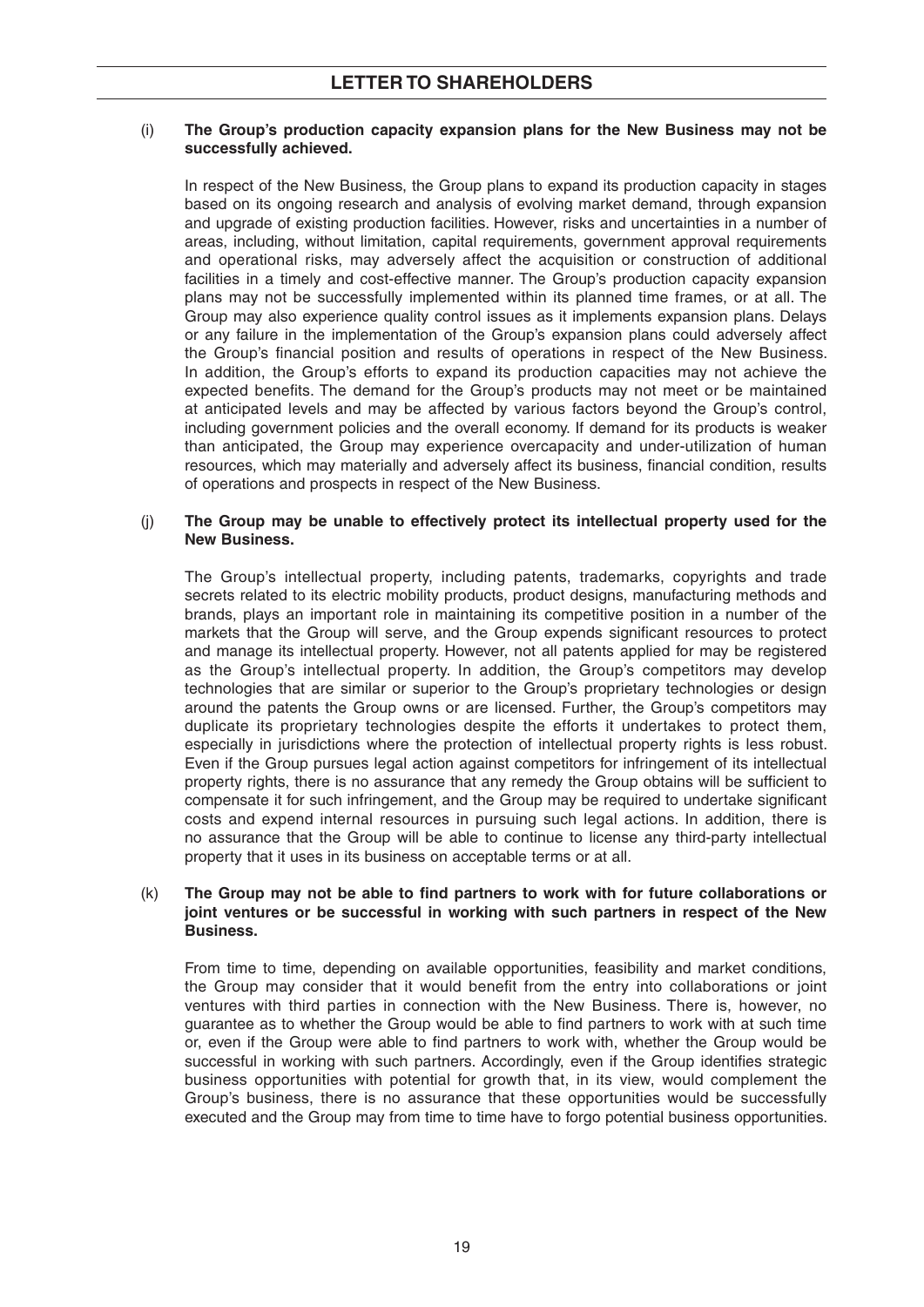### (l) **The Group may not be able to successfully integrate future collaborations or acquisitions with the New Business.**

Further to the Proposed Diversification, the Board and management may consider it to be in the best interests of the Group to enter collaborations or make acquisitions in respect of the New Business. The success and profitability of such collaborations and acquisitions may depend on the Group's ability to successfully integrate such collaborations or acquisitions with the Group's business at the respective point in time, including to employ cost-cutting measures and to derive synergies. There is, however, no assurance that the Group would be able to successfully integrate such collaborations or acquisitions with the New Business. In the event the Group is not able to successfully integrate such collaborations or acquisitions effectively, the business, financial condition, results of operations and prospects of the Group in respect of the New Business may be materially and adversely affected.

#### (m) **The Group may be subject to potential litigation or the Group may need to incur additional costs or liquidated damages in the event of disputes, claims, defects or delays in connection with the New Business.**

 The Group typically provides warranty periods ranging from 2 to 3 years for the electric motorcycles that it manufactures. During this warranty period, the Group is required to rectify defects at no cost to the customers in the event certain conditions are met. If the Group is required to rectify defects during the warranty period which result in substantial additional costs being borne by the Group, the profitability of the relevant project will be reduced.

 The Group may encounter disputes with the customers in relation to, *inter alia*, non-compliance with contract specifications, defects in workmanship and materials used, or non-fulfilment of contracts. In such an event, the Group's customers may demand for compensation. There can be no assurance that any of such disputes and claims will not result in protracted litigation. In the event the Group is unable to reach a settlement with the customer, the Group may have to incur additional expenses related to such claims and compensation, which will have a negative impact on the Group's profits, cash flow and financial position in respect of the New Business. In the event of such occurrence, the Group may have to incur expenses related to such claims and compensation, which may materially and adversely affect the Group's business, financial condition, results of operation and prospects in respect of the New Business.

## (n) **The New Business is subject to competition risks.**

 The success of the New Business will, to a large extent, depend on the Group's ability to establish itself in the electric vehicle mobility sector and industry on an economically viable scale and in line with the Group's business objectives. As a new entrant to the electric mobility market, the Group will have to compete with existing and new competitors operating in the same field. There is no assurance that the Group's plan to penetrate these markets will be commercially successful. The Group will need to increase its marketing activities to develop market awareness and relationships with potential clients and/or investee companies. Such activities will increase the Group's expenses, and such expenditure without a corresponding increase in revenue may have an adverse impact on the Group's growth prospects and financial performance.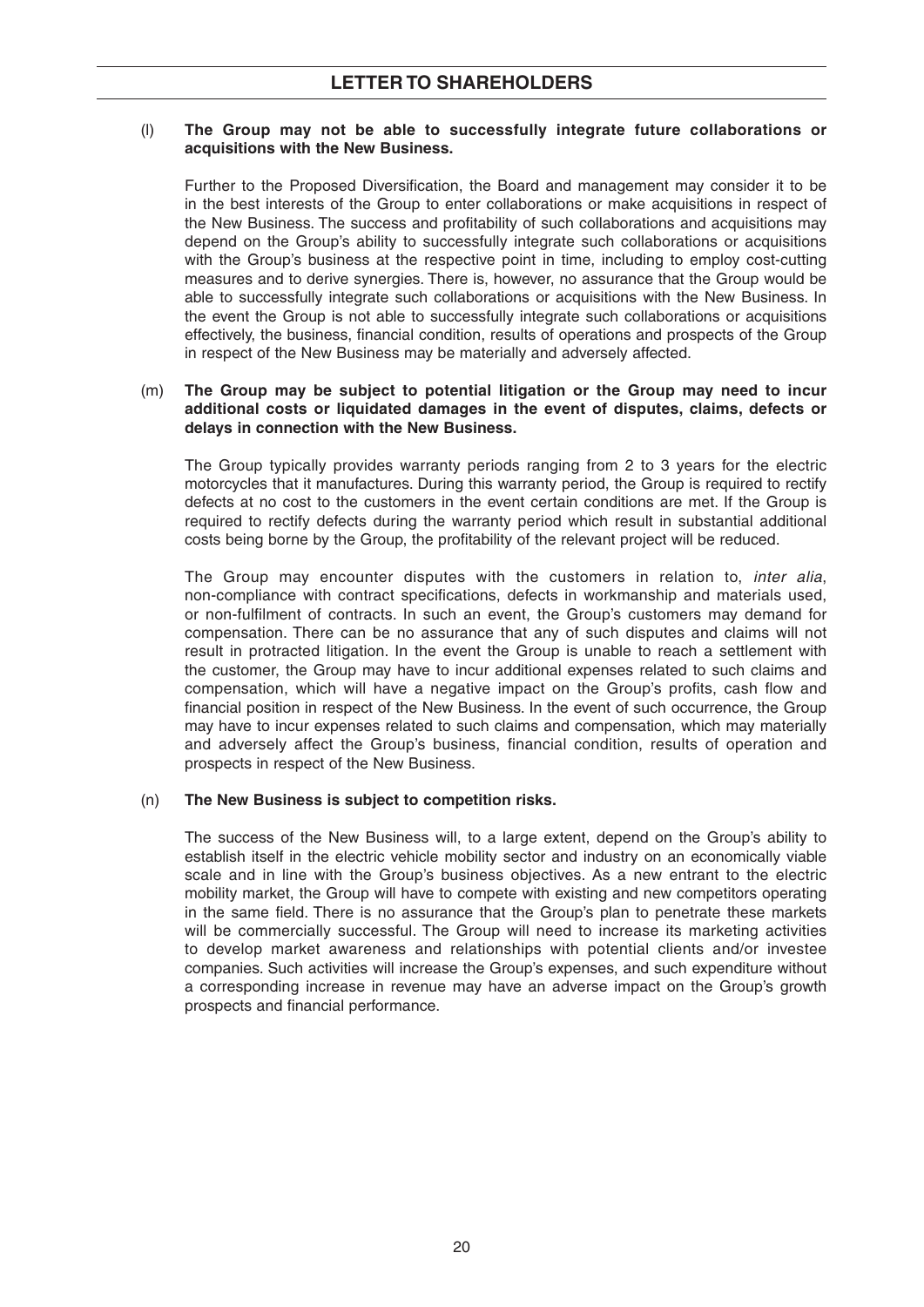## **3.2 General Risks relating to the New Business**

#### (a) **The Group may be exposed to a range of economic risks relating to the New Business in the countries in which the Group may operate.**

 The New Business can be affected by many factors which are beyond the Group's control. Any of the following factors may cause fluctuations and/or declines in the markets in which the Group operates or invests such as (1) legal and regulatory changes; (2) government policies; (3) economic and political conditions; (4) level and volatility of liquidity and risk aversion; (5) concerns about natural disasters, terrorism and war; (6) the level and volatility of equity, debt, property, commodity and other financial markets; (7) the level and volatility of interest rates and foreign currency exchange rates;  $(8)$  concerns over inflation; and  $(9)$ changes in investor confidence levels. Any of the foregoing factors could adversely impact the performance of the New Business, which in turn may materially and adversely affect the Group's business, financial condition, results of operations and prospects in respect of the New Business.

 The performance of the New Business depends largely on the economic situation in the geographical markets which the Group proposes to enter. There is no assurance that the electric vehicle mobility sector in such other geographical markets will continue to grow. This may affect the demand for the Group's products. Other geographical markets in which the Group seeks to operate may be adversely affected by political, economic, regulatory, social or diplomatic developments. Changes in inflation, interest rates, taxation or other regulatory, economic, social or political factors affecting such other geographical markets, or adverse developments in the supply, demand and prices of resources in such countries, may have an adverse effect on the New Business. This may also materially and adversely affect the Group's business, financial condition, results of operations and prospects in respect of the New Business.

#### (b) **The New Business may be subject to general risks associated with operating businesses outside Singapore.**

 The Group intends to expand its operation of the New Business in countries across Asia but does not plan to restrict the New Business to any specific geographical market. There are risks inherent in operating businesses overseas, which include unexpected changes in regulatory requirements, difficulties in staffing and managing foreign operations, social and political instability, fluctuations in currency exchange rates, potentially adverse tax consequences, legal uncertainties regarding liability and enforcement, changes in local laws and controls on the repatriation of capital or profits. Any of these risks could adversely affect the Group's overseas operations and, consequently, its business, financial performance, financial condition and operating cash flow in respect of the New Business. In addition, if the governments of countries in which the New Business operates tighten or otherwise adversely change their laws and regulations relating to the repatriation of their local currencies, it may affect the ability of the Group's overseas operations to repatriate profits and, accordingly, the cash flow of the Group in respect of the New Business will be adversely affected*.*

#### (c) **The New Business is subject to risks relating to the economic, political, legal or social environment in the overseas market that the Group may operate in, such as in Thailand.**

 The Group's business, earnings, asset values, prospects in relation to the New Business may be materially and adversely affected by developments with respect to inflation, interest rates, currency fluctuations, government policies, price and wage controls, exchange control regulations, taxation, expropriation, social instability and other political, legal, economic or diplomatic developments in or affecting the overseas markets that the Group may operate in, such as in Thailand, where applicable. The Group does not have control over such conditions and developments and can provide no assurance that such conditions and developments will not have a material and adverse effect on the Group's business, financial condition, results of operations and prospects in respect of the New Business.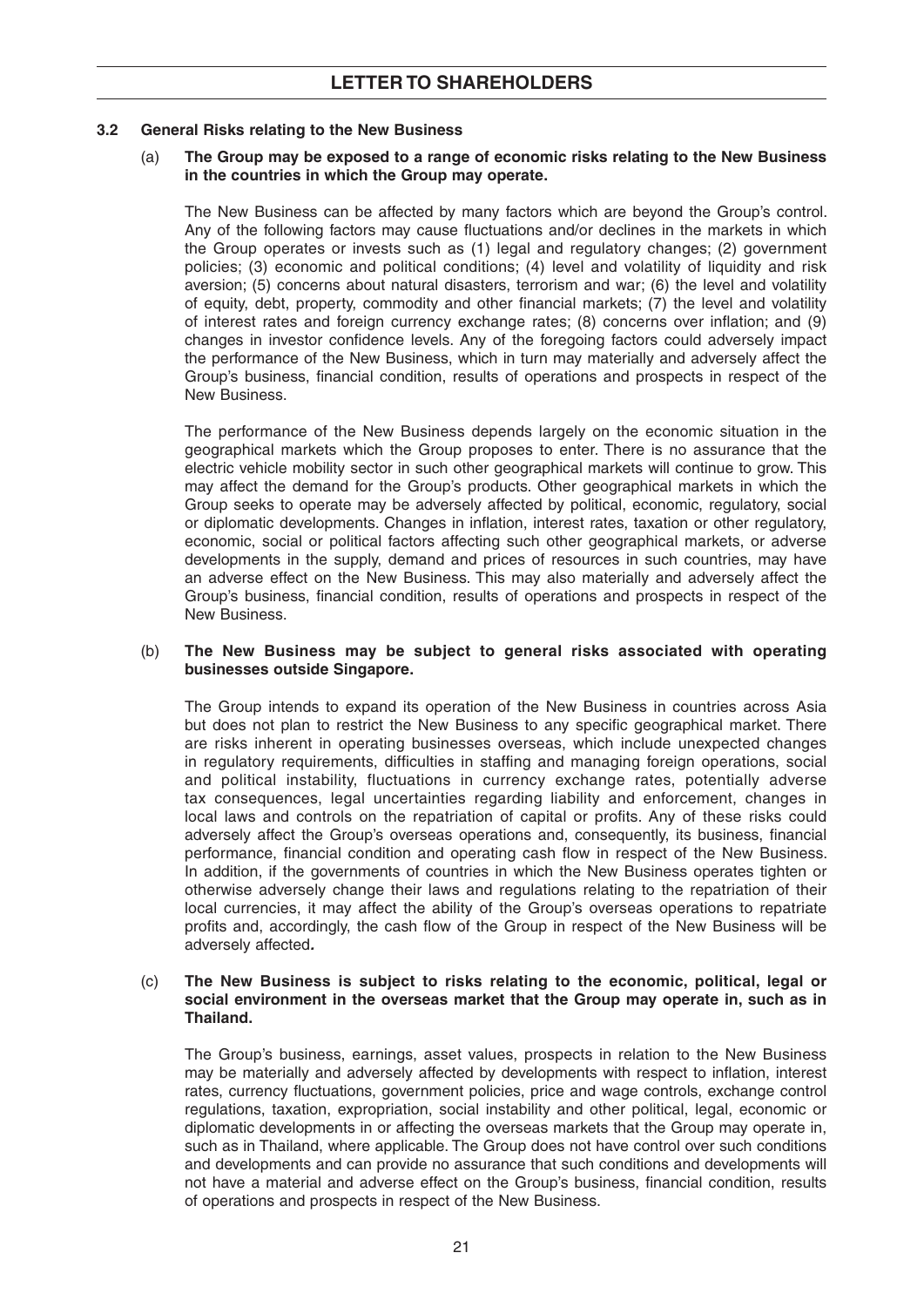#### (d) **The operations of the New Business may be subjected to disruptions caused by**  uncontrollable and unforeseen events and influences.

 The Group may face severe disruption in operations of its New Business from events or circumstances not within its control which, sustained over time, may negatively impact the Group's financial condition and performance. Examples of these events or circumstances include conflicts, wars, terrorism, global pandemics (including the COVID-19 pandemic) and other social disruptions, adverse weather and natural disasters including floods and earthquakes, increased costs, unexpected delays from the engagement of third-party contractors and service providers, accidents or fires which may result in injuries, damages to critical equipment, power supply or infrastructure and disruptions caused by members of the local community. Any of these events or conditions could materially and adversely affect the Group's business, financial condition, results of operations and prospects in respect of the New Business.

#### (e) **The Group is exposed to risks associated with acquisitions, joint ventures or strategic alliances in respect of the New Business.**

 Depending on available opportunities, feasibility and market conditions, the Group's expansion into the New Business may involve acquisitions, joint ventures or strategic alliances with third parties. Participation in joint ventures, strategic alliances, acquisitions, or other investment opportunities in relation to the New Business involves numerous risks, including the possible diversion of attention of management from existing business operations and loss of capital or other investments deployed in such joint ventures, strategic alliances, acquisition or opportunities. In such events, the Group's business, financial condition, results of operations and prospects in respect of the New Business may be materially and adversely affected.

## (f) **The Group may be exposed to material litigation relating to the New Business.**

 Notwithstanding that there is no ongoing litigation as at the Latest Practicable Date in respect of the New Business, the New Business may be subject to a complex legal and regulatory environment in future. Any litigation brought against the Group in the future in relation to the New Business could have a material adverse effect on the Group's reputation, business, financial conditions, results of operations and prospects in respect of the New Business.

#### (g) **The Group may be faced with limited availability of funds and is subject to financing risks relating to the New Business.**

The availability of financing may be essential to the Group's ability to undertake and/or expand the New Business. However, the Group cannot assure that it will have sufficient funds at its disposal for the operations and expansion of the New Business, be able to secure adequate financing, if at all, or obtain or renew credit facilities granted by banks and financial institutions for the projects in question when the need arises. Furthermore, the incurrence of debt will increase the Group's financing costs and obligations and could result in operating and financial covenants imposed by financial institutions that restrict its operations and its ability to pay dividends to Shareholders. In such event, the Group's business, financial condition, results of operations and prospects may be materially and adversely affected in respect of the New Business.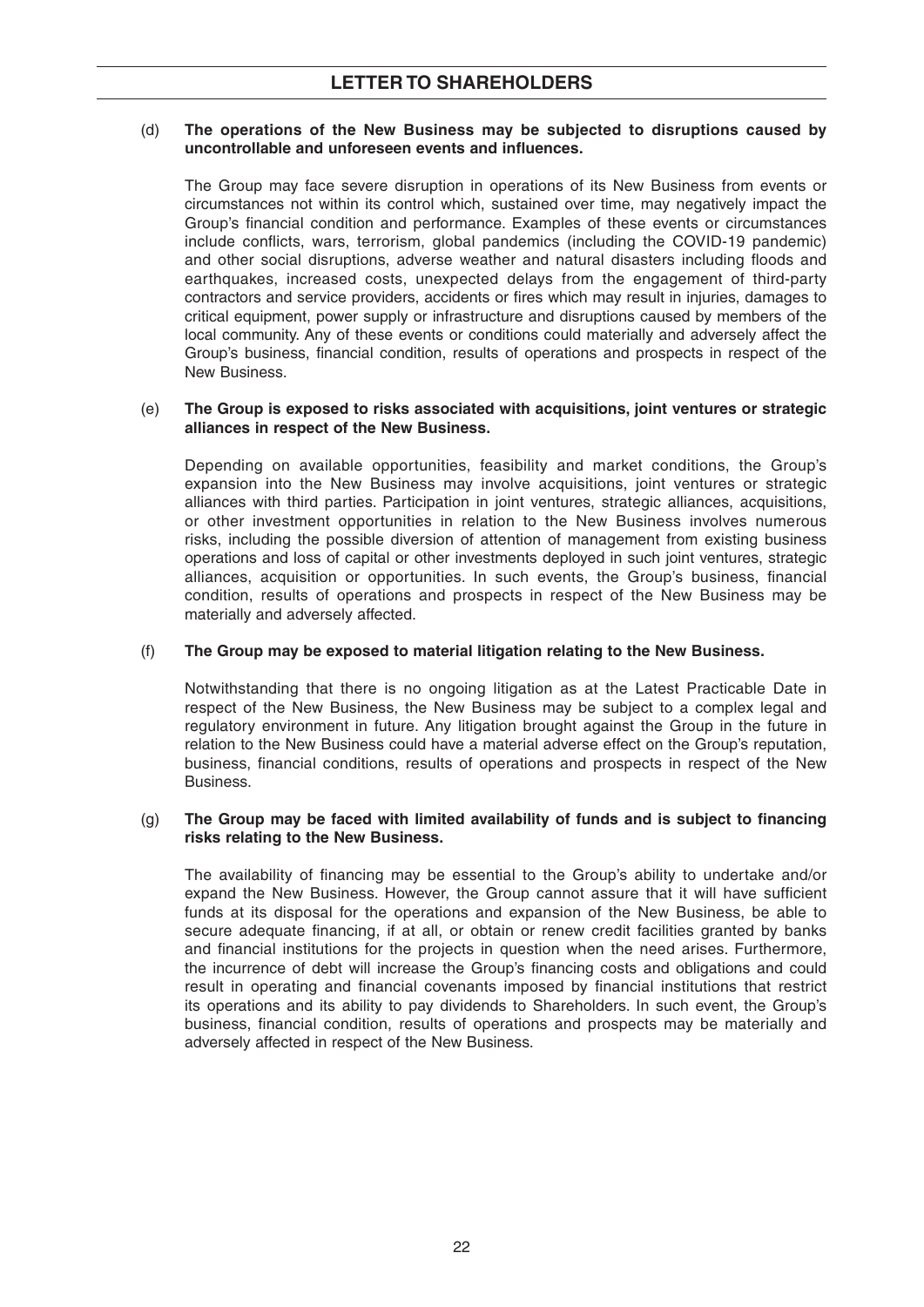#### (h) **The Group may be exposed to risk of loss and potential liabilities relating to the New Business that may not be covered by insurance.**

 While the Group will, where appropriate, obtain insurance policies to cover losses for its New Business, the insurance obtained may not be sufficient to cover all potential losses. Examples of such potential losses include losses arising out of extraordinary events such as natural disasters like earthquakes or floods. Losses arising out of damages not covered by insurance policies in excess of the amount that is being insured would affect the Group's profi tability in respect of the New Business. The Group may also have to commit additional resources to meet the uninsured losses which would also adversely affect the financial performance of the Group in respect of the New Business.

#### (i) **The success of the New Business is dependent on the Group's reputation. Any**  adverse publicity could have an adverse effect on the Group's business and financial **performance.**

 The success of the New Business may, in part, depend on the market's perception of the Group. Negative publicity or adverse reputational events (whether or not justified) associated with the Group or any of its officers or employees may adversely impact the Group's reputation and result in a loss of clients. Therefore, any perception of, or alleged mismanagement, fraud or failure to discharge legal, contractual, regulatory or fiduciary duties, responsibilities, liabilities or obligations may have a material and adverse effect on the Group's business, financial condition, results of operations and -prospects in respect of the New Business.

## **4. INTERESTS OF DIRECTORS AND SUBSTANTIAL SHAREHOLDERS**

## **4.1 Directors' Interests**

 The interests of the Directors, direct or indirect, in the Shares as extracted from the Company's Register of Directors' Shareholdings, as at the Latest Practicable Date, are as set out below:

|                                                | <b>Direct Interest</b><br>Number of Shares $\%^{(1)}$ |        | <b>Deemed Interest</b><br>Number of Shares $\%^{(1)}$ |          |
|------------------------------------------------|-------------------------------------------------------|--------|-------------------------------------------------------|----------|
| <b>Directors</b>                               |                                                       |        |                                                       |          |
| Yeung Kin Bond, Sydney <sup>(2)</sup>          | 90,333,499                                            | 14.33% | 1,400,001                                             | $0.22\%$ |
| Ng Say Tiong                                   |                                                       |        |                                                       |          |
| Kuek Eng Chye, Anthony                         |                                                       |        |                                                       |          |
| Fung Kau Lee, Glenn (3)                        |                                                       |        | 72,700,000                                            | 11.54%   |
| Lee Kok Beng                                   | 905,000                                               | 0.14%  |                                                       |          |
| Wong Quee Quee, Jeffrey                        | 800,000                                               | 0.13%  |                                                       |          |
| Options in respect of ordinary<br>shares $(4)$ |                                                       |        |                                                       |          |
| Yeung Kin Bond, Sydney                         | 7,400,000                                             | 1.17%  |                                                       |          |
| Ng Say Tiong                                   | 13,000,000                                            | 2.06%  |                                                       |          |
| Kuek Eng Chye, Anthony                         | 700,000                                               | 0.11%  |                                                       |          |
| Fung Kau Lee, Glenn                            | 700,000                                               | 0.11%  |                                                       |          |
| Lee Kok Beng                                   | 2,400,000                                             | 0.38%  |                                                       |          |
| Wong Quee Quee, Jeffrey                        |                                                       |        |                                                       |          |

#### **Notes:**

(1) Based on 630,191,957 Shares in issue (excluding treasury shares) as at the Latest Practicable Date.

 (2) Roots Capital Limited owns 1,400,001 Shares and Yeung Kin Bond, Sydney is the sole director of Roots Capital Limited. Yeung Kin Bond, Sydney holds 100% of the issued share capital of Roots Capital Limited and accordingly, he is deemed to have an interest in the Shares held by Roots Capital Limited.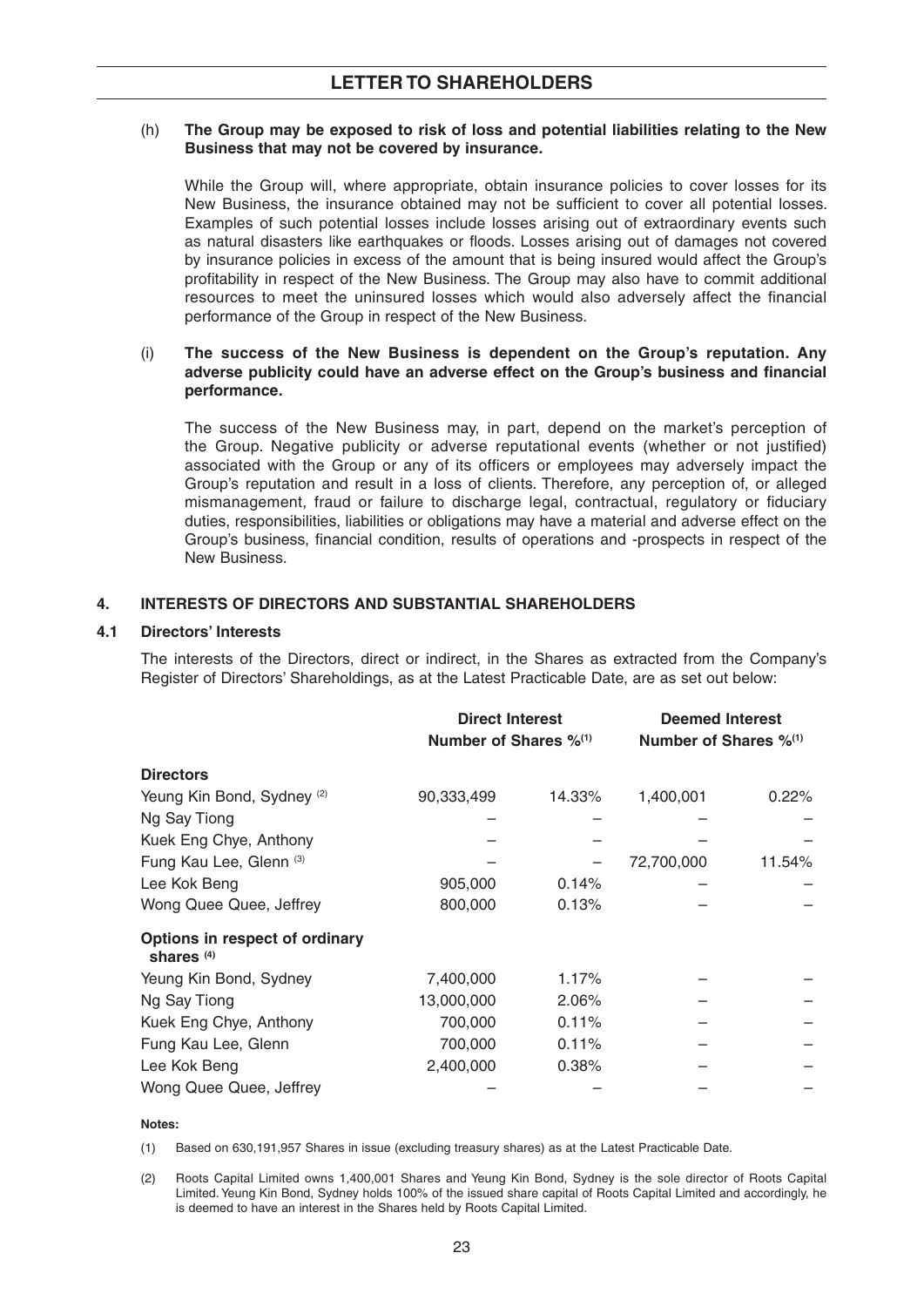- (3) Sundan Pacific Limited owns 72,700,000 Shares and Fung Kau Lee, Glenn is the managing director of Sundan Pacific Limited. Fung Kau Lee, Glenn holds 100% of the issued share capital of Sundan Pacific Limited and accordingly, he is deemed to have an interest in the Shares held by Sundan Pacific Limited.
- (4) Actual number of ordinary shares to be released subject to their share option exercises. The share option schemes which GSS Energy Limited ("**GEL Scheme**") has for key management personnel and employees of the Group was approved by members of the Company at the annual general meeting of the Company on 24 April 2017 and is a share incentive scheme. The GSS Energy Limited 2018 Executives Option Scheme ("**GEL 2018 Scheme**") was approved on 23 April 2018 by members of the Company and is a share incentive scheme as well. Under the GEL Scheme and the GEL 2018 Scheme, (a) full-time employees of the Company and its related Group companies; (b) Executive-Directors of the Company and its related Group companies; and (c) Non-executive Directors (including Independent Directors) of the Company and its related Group companies are eligible to participate in the GEL Scheme and GEL 2018 Scheme.

#### **4.2 Substantial Shareholders' Interests**

 The interests of the Substantial Shareholders, direct or indirect, in the Shares as extracted from the Company's Register of Substantial Shareholders, as at the Latest Practicable Date, are as set out below:

|                                         | <b>Direct Interest</b><br>Number of Shares % <sup>(1)</sup> |        | <b>Deemed Interest</b><br>Number of Shares % <sup>(1)</sup> |        |
|-----------------------------------------|-------------------------------------------------------------|--------|-------------------------------------------------------------|--------|
| <b>Substantial Shareholders</b>         |                                                             |        |                                                             |        |
| Sundan Pacific Limited                  | 72,700,000                                                  | 11.54% |                                                             |        |
| Fung Kau Lee, Glenn (2)                 |                                                             | —      | 72,700,000                                                  | 11.54% |
| Yeung Kin Bond, Sydney <sup>(3)</sup>   | 90,333,499                                                  | 15.57% | 1,400,001                                                   | 0.22%  |
| <b>AP Capital Ltd</b>                   | 33,333,300                                                  | 5.29%  |                                                             |        |
| Noside Holding Pte. Ltd.                | 50,00,000                                                   | 7.93%  |                                                             |        |
| Phuripong Mangkornkanok <sup>(4)</sup>  |                                                             |        | 50,00,000                                                   | 7.93%  |
| Nataphat Lertviriyasawat <sup>(4)</sup> |                                                             |        | 50,00,000                                                   | 7.93%  |
| Vikram Ahuja <sup>(4)</sup>             |                                                             |        | 50,00,000                                                   | 7.93%  |
| <b>Warrants</b>                         |                                                             |        |                                                             |        |
| Noside Holding Pte. Ltd.                | 40,500,000                                                  | 6.41%  |                                                             |        |
| Phuripong Mangkornkanok <sup>(6)</sup>  |                                                             | —      | 40,500,000                                                  | 6.41%  |
| Nataphat Lertviriyasawat <sup>(6)</sup> |                                                             |        | 40,500,000                                                  | 6.41%  |
| Vikram Ahuja <sup>(6)</sup>             |                                                             |        | 40,500,000                                                  | 6.41%  |

#### **Notes:**

(1) Based on 630,191,957 Shares in issue (excluding treasury shares) as at the Latest Practicable Date.

(2) Fung Kau Lee, Glenn is deemed to have an interest in the 72,700,000 Shares held by Sundan Pacific Limited.

(3) Yeung Kin Bond, Sydney is deemed to have an interest in the 1,400,001 Shares held by Roots Capital Asia Limited.

 (4) Phuripong Mangkornkanok, Nataphat Lertviriyasawat and Vikram Ahuja are each deemed to have an interest in the 50,000,000 Shares held by Noside Holding Pte. Ltd.

 (5) Phuripong Mangkornkanok, Nataphat Lertviriyasawat and Vikram Ahuja are each deemed to have an interest in the 40,500,000 Warrants held by Noside Holding Pte. Ltd.

 None of the Directors or Substantial Shareholders have any interest, direct or indirect, in the Proposed Diversification, other than through their respective shareholdings in the Company, if any.

 No party is required to abstain from voting on the resolution in relation to the Proposed Diversification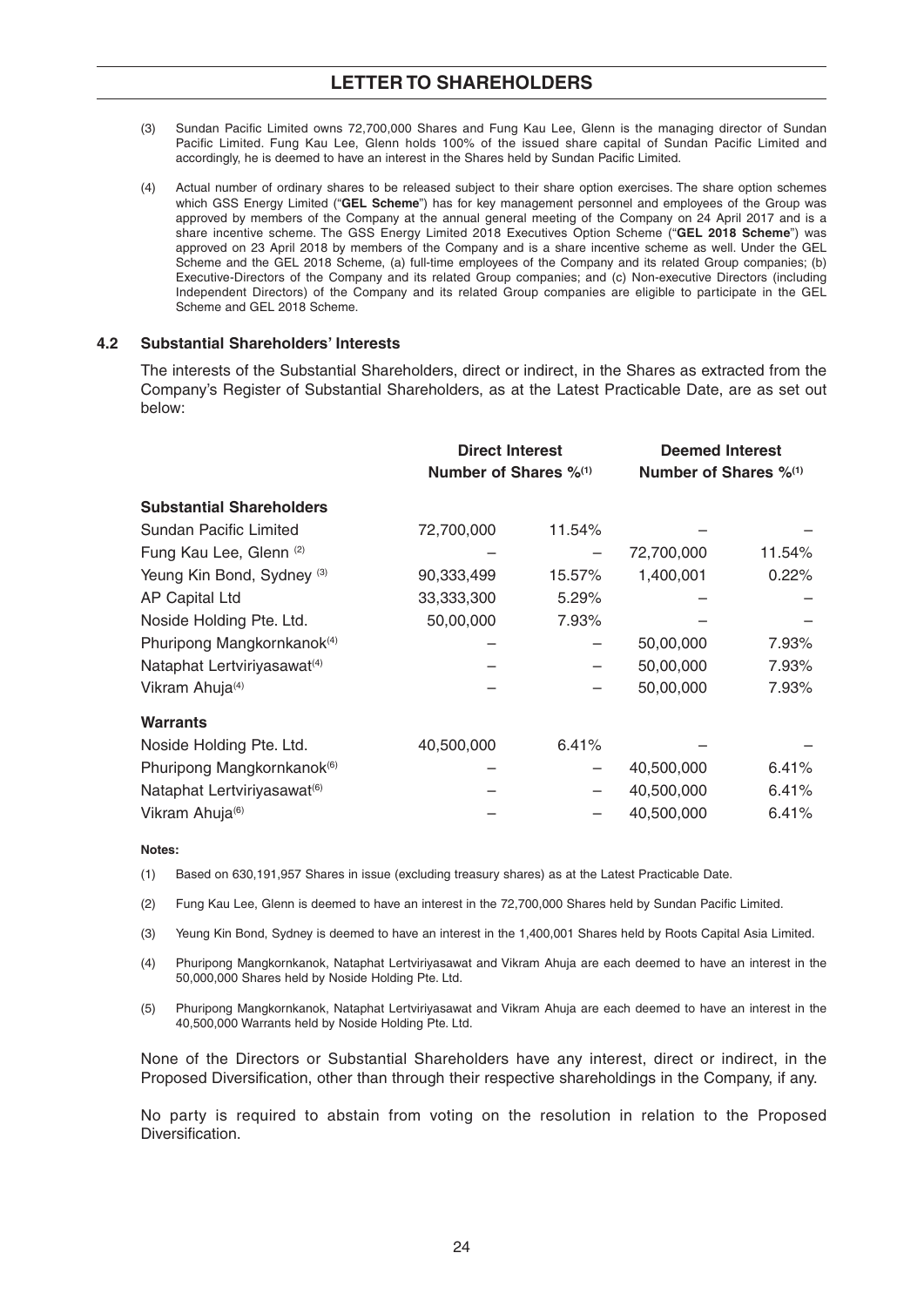## **5. DIRECTORS' RECOMMENDATIONS**

Having considered, *inter alia*, the rationale and information relating to the Proposed Diversification, the Board is of the opinion that the Proposed Diversification is in the best interests of the Company. Accordingly, the Board recommends that Shareholders vote in favour of Ordinary Resolution 11 relating to the Proposed Diversification into New Business at the AGM.

## **6. ADVICE TO SHAREHOLDERS**

As different Shareholders would have different investment objectives and profiles with specific investment objectives, financial situation, tax position or unique needs or constraints, the Directors recommend that any individual Shareholder who may require specific advice in relation to its/his/ her specific investment portfolio should consult its/his/her stockbroker, bank manager, solicitor, accountant, tax adviser or other professional advisers. Shareholders who are in any doubt as to the action they should take should consult their stockbroker, bank manager, solicitor, accountant, tax adviser or other professional adviser immediately.

## **7. DIRECTORS' RESPONSIBILITY STATEMENT**

 The Directors collectively and individually accept full responsibility for the accuracy of the information given in this Appendix and confirm after making all reasonable enquiries that, to the best of their knowledge and belief, this Appendix constitutes full and true disclosure of all material facts about the Proposed Diversification, the Company and its subsidiaries, and the Directors are not aware of any facts the omission of which would make any statement in this Appendix misleading.

 Where information in this Appendix has been extracted from published or otherwise publicly available sources or obtained from a named source, the sole responsibility of the Directors has been to ensure that such information has been accurately and correctly extracted from those sources and/or reproduced in this Appendix in its proper form and context.

## **8. ACTIONS TO BE TAKEN BY SHAREHOLDERS**

 In view of the constantly evolving COVID-19 situation and to comply with the Infectious Diseases (Measures to Prevent Spread of COVID-19) Regulations 2020, the COVID-19 (Temporary Measures) (Alternative Arrangements for Meetings for Companies, Variable Capital Companies, Business Trusts, Unit Trusts and Debenture Holders) Order 2020 of the COVID-19 (Temporary Measures) Act 2020 (Act 14 of 2020) and the Joint Statement by the Accounting and Corporate Regulatory Authority, the Monetary Authority of Singapore and the Singapore Exchange Regulation issued on 13 April 2020 (as updated from time to time) which included a checklist to guide listed and non-listed entities on the conduct of general meetings during the period when elevated safe distancing measures are in place, the AGM is being convened, and will be held, by way of electronic means. Shareholders will not able to attend the AGM in person and must use the proxy form to appoint the Chairman of the AGM as his/her/its proxy to attend, speak and vote on his/her/ its behalf at the AGM in accordance with the instructions on the proxy form.

 The proxy form can be obtained electronically from the AGM page of the Company's website at the URL https://gssenergy.com.sg/agm/, or from the SGX website at the URL https://www.sgx.com/securities/company-announcements. Printed copies of the proxy form will not be sent to the Shareholders.

 Shareholders must submit the proxy form in accordance with the instructions printed thereon, not less than seventy-two (72) hours before the time appointed for the AGM (i.e. by 10.00 am on 26 April 2022) or any adjournment thereof.

 A depositor shall not be regarded as a Shareholder entitled to appoint the Chairman of the AGM to vote on his behalf at the AGM unless he is shown to have Shares entered against his name in the Depository Register, as certified by CDP, 72 hours before the time appointed for holding the AGM.